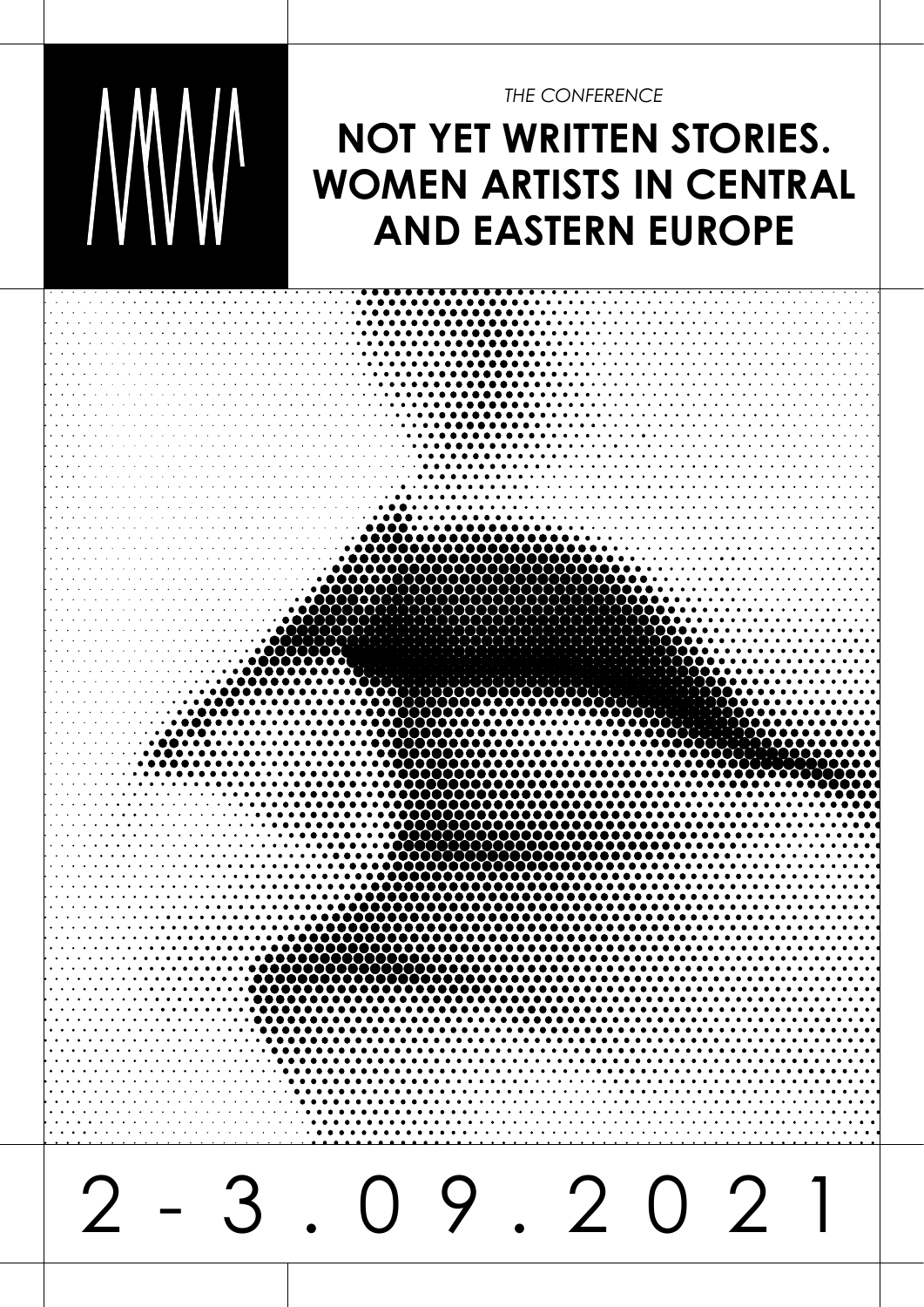#### THE CONFERENCE

### **NOT YET WRITTEN STORIES. WOMEN ARTISTS IN CENTRAL AND EASTERN EUROPE**

### **2-3 OF SEPTEMBER 2021**

#### KONFERENCJA

### **HISTORIE JESZCZE NIENAPISANE, ARTYTKI EUROPY ŚRODKOWO-WSCHODNIEJ**

### **2-3 WRZEŚNIA 2021**

#### **CONFERENCE ORGANISING COMMITTEE:**

Barbara Borčić, Sandra Križić Roban, Marika Kuźmicz, Lana Lovrenčić, Andra Silapētere

#### **ORGANISERS:**

Arton Foundation, Latvian Centre for Contemporary Art-LCCA Riga, Center for Contemporary Arts - SCCA-Ljubljana & Office for Photography, Zagreb

Official language of the conference is English and will be translated to Polish and it will be held in Warsaw time

We would like to invite you to take part in the conference *Not Yet Written Stories. Women Artists in Central and Eastern Europe*, which will be held on 2–3 September as an online event (on the Zoom platform). The conference is organised by the Arton Foundation (Warsaw), the Latvian Center for Contemporary Arts (Riga), SCCA-Ljubljana, Center for Contemporary Arts, (Ljubljana) and the Office for Photography (Zagreb).

The scholarly sin of omission, and the exclusion of works by women from the canon of art history have resulted in the erasure of the achievements of numerous women artists. Such "amnesia" in history writing processes has been widespread and has been happening regardless of the socio-political situation. However, women artists as well as art historians, critics, curators and gallerists in culturally and economically "peripheral" countries, such as those behind the Iron Curtain, and in the former Yugoslavia, have been at risk of double exclusion on the grounds of both geopolitics and gender. In parallel to the development of new states and socialist societies after WW2, women built themselves up not only politically and culturally, but also artistically. Nevertheless, instead of the anticipated advancement of women in various fields, society and its power structures continued to support the traditionally predominant patriarchal view. To counteract that situation, the Arton Foundation (Warsaw), the Latvian Centre for Contemporary Arts (Riga), SCCA-Lju-

#### **KOMITET ORGANIZACYJNY KONFERENCJI:**

Barbara Borčić, Sandra Križić Roban, Marika Kuźmicz, Lana Lovrenčić, Andra Silapētere

#### **ORGANIZATORZY:**

Fundacja Arton, Latvian Centre for Contemporary Art- LCCA Ryga, Center for Contemporary Arts - SCCA-Lublana oraz Office for Photography, Zagrzeb

Konferencja odbywa się w j. angielskim, jest tłumaczona na j. polski, wg czasu warszawskiego

Serdecznie zapraszamy do uczestnictwa w konferencji *Historie jeszcze nienapisane. Artystki w Europie Środkowo-Wschodniej*, która odbędzie się w dniach 2-3 września 2021 jako wydarzenie w trybie zdalnym (platforma zoom). Organizatorami konferencji są Fundacja Arton (Warszawa), Latvian Centre for Contemporary Arts (Ryga), SCCA-Ljubljana, Center for Contemporary Arts (Lublana), Office for Photography (Zagrzeb).

Wykluczenie twórczości kobiet z kanonu historii sztuki doprowadziło do wymazania dorobku wielu artystek. Tego rodzaju zaniedbanie występowało powszechne, niezależnie od sytuacji społeczno-politycznej. Jednak artystki, historyczki sztuki, krytyczki, kuratorki czy galerzystki w kulturowo i gospodarczo "peryferyjnych" krajach, takich jak państwa za dawną żelazną kurtyną czy w byłej Jugosławii, były zagrożone podwójnym wykluczeniem – zarówno ze względu na położenie geograficzne, jak i płeć. Wraz z rozwojem nowych państw i społeczeństw socjalistycznych po II wojnie światowej kobiety umacniały swoją pozycję nie tylko politycznie i kulturowo, ale także artystycznie. Jednak na przeszkodzie ich prognozowanemu awansowi w różnych dziedzinach stał tradycyjnie dominujący pogląd patriarchalny, wspierany przez społeczne struktury władzy. Aby zmienić ten stan rzeczy, Fundacja Arton (Warszawa), Latvian Centre for Contemporary Arts (Ryga), SCCA-Ljubljana, Center for Contemporary Arts (Lublana) oraz Office for Photography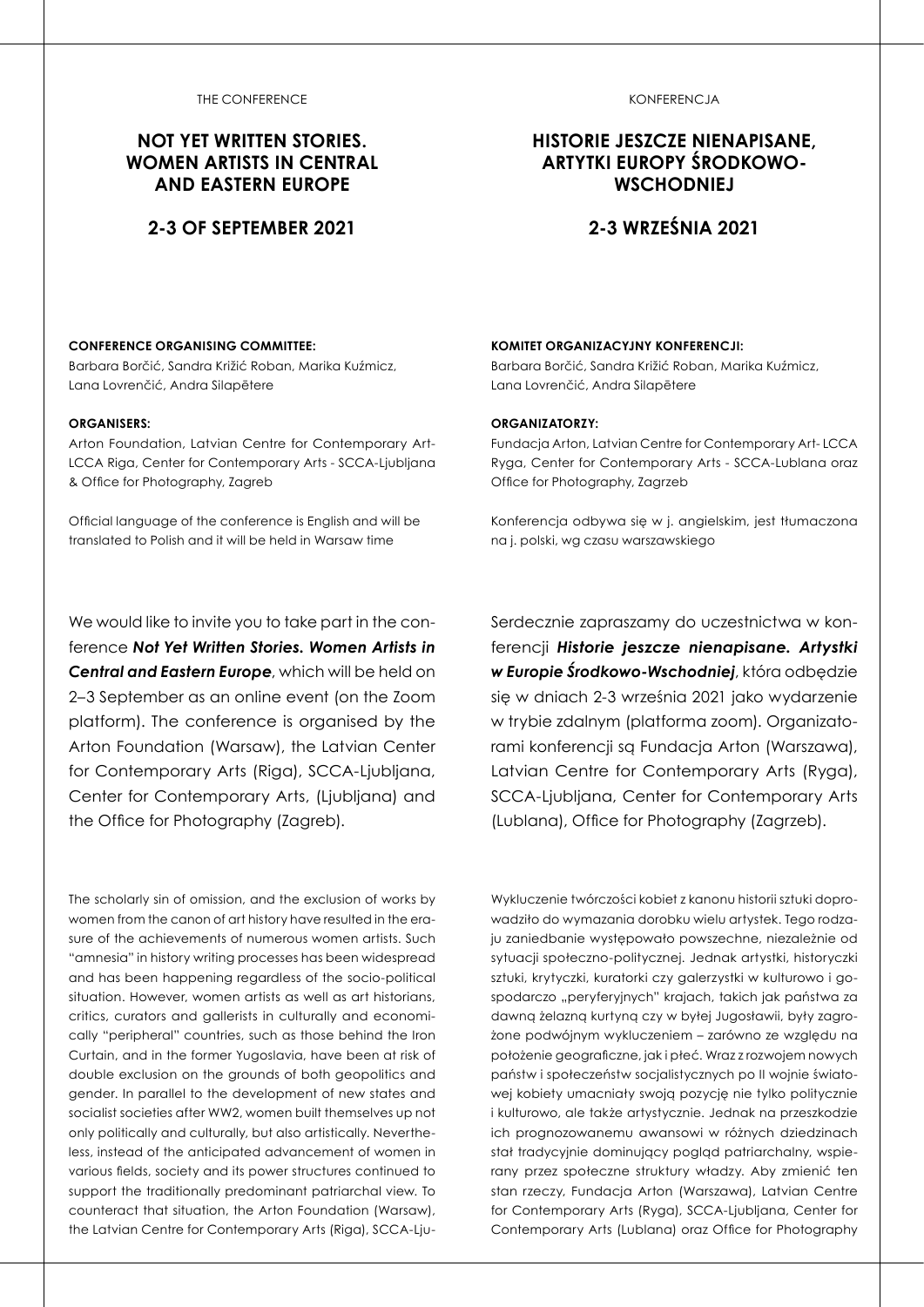bljana, Center for Contemporary Arts (Ljubljana), and the Office for Photography (Zagreb) in 2019 collectively launched the project *Not Yet Written Stories: Women Artists' Archives On-line*. It focuses on women artists from Poland, Latvia, Croatia and Slovenia in order to raise awareness of recent historical events in Central and Eastern Europe and consequently stimulate new readings of history. The project not only maps regional contexts and collaborations, but also aims to reconsider common points of history-writing processes while investigating gender in a social, political, cultural, and artistic context within Central and Eastern Europe. Taking this project as the starting point, the partners are now organising the conference *Not Yet Written Stories. Women Artists in Central and Eastern Europe*. The conference presents a wide context of the roles of women in the arts and culture with papers reflecting the topics in twelve countries, from Latvia to Bulgaria and from Ukraine to Croatia.

The two-day conference will comprise seven panels devoted to issues such as the work of women artists in the field of both new media and textiles, for example, women's artistic education, socially and politically engaged art, and many others.

The conference will be inaugurated by a lecture by Professor **Leonida Kovač** entitled *Subversion of the normative heterosexuality in the self-representational works of Nasta Rojc*.

The accompanying events will include the screening of **Sonja Savić's** films and a performance by **Ana Čigon** entitled *Dear Ladies, Thank you* (2011-2013).

The project is part of the Creative Europe program. Co-financed by the Polish Ministry of Culture, National Heritage and Sport

If you have any questions, please contact Dr Marika Kuźmicz **marika.kuzmicz@fundacjaarton.pl**

(Zagrzeb) w 2019 roku wspólnie zainaugurowały projekt pt. *Not Yet Written Stories: Women Artists' Archives On-line / Historie jeszcze nienapisane. Archiwa artystek online*, który skupia się na artystkach z Polski, Łotwy, Chorwacji i Słowenii w celu zwiększenia świadomości na temat ich twórczości, postaw, biografii Europie Środkowo-Wschodniej, a tym samym stymulowania nowych odczytań historii. Projekt nie tylko mapuje regionalne konteksty i sieci współpracy, ale także skłania do ponownego przyjrzenia się wspólnym punktom w procesie pisania historii, rozpatrując płeć w społecznym, politycznym, kulturowym i artystycznym kontekście środkowoeuropejskim. Konferencja pt. *Not Yet Written Stories. Women Artists in Central and Eastern Europe / Historie jeszcze nienapisane. Artystki w Europie Środkowo-Wschodniej* jest częścią tego wieloletniego projektu. Konferencja prezentuje szeroki kontekst roli kobiet w tworzeniu sztuki i kultury, dzięki prezentacjom uczestniczek i uczestników z dwunastu krajów, od Łotwy przez Bułgarię, Ukrainę i Chorwację.

Na dwudniową konferencję złoży się siedem paneli poświęconych zagadnieniom takim jak twórczość artystek w obszarze zarówno nowych mediów, jak i tekstyliów, np. edukacja artystyczna kobiet, sztuka zaangażowana społecznie i politycznie i wiele innych.

Konferencja zostanie zainaugurowana wykładem prof. **Leonidy Kovač** pt. *Subwersja normatywnej heteroseksualności w autoreprezentacyjnych pracach Nasty Rojc*.

Wydarzeniami towarzyszącymi konfenrecji jest projekcja ilmów **Sonji Savić's** oraz performans **Ana Čigon** pt. *Dear Ladies, Thank you* (2011-2013) z wprowadzeniem artystki.

Projekt jest częścią programu Kreatywna Europa. Współfinansowane przez Ministerstwo Kultury, Dziedzictwa Narodowego i Sportu

W razie pytań prosimy o kontakt z dr. Mariką Kuźmicz **marika.kuzmicz@fundacjaarton.pl**





SCCA-LJUBLJANA





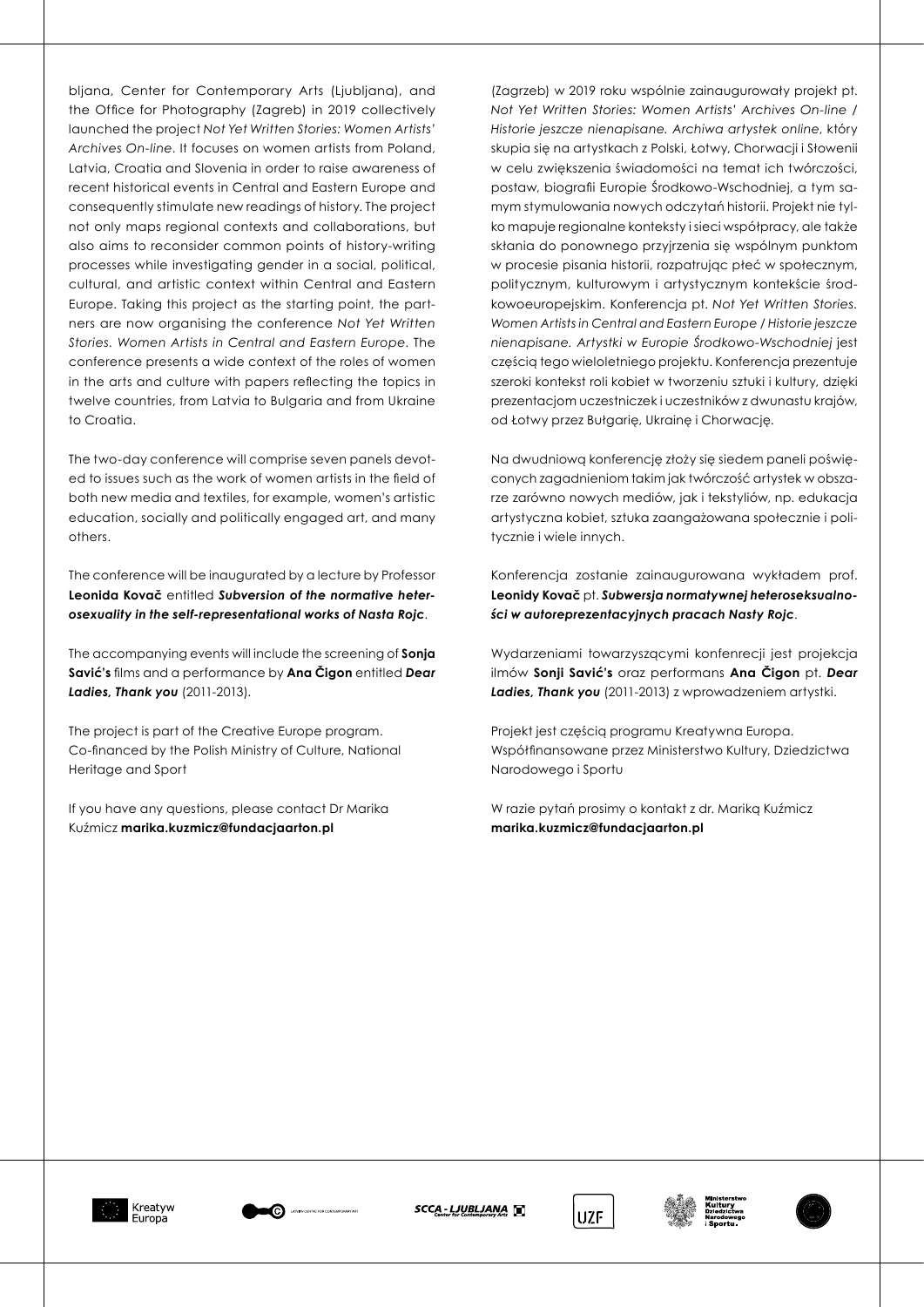#### **CONFERENCE PROGRAMME:**

02.09.2021 9.00 - 10.00 AM

Lecture by **Leonida Kovač** *Subversion of normative heterosexuality in the self-representational works of Nasta Rojc.*

Leonida Kovač, PhD is an art historian and theorist, curator and the full professor at the University of Zagreb, Academy of Fine Arts. She is concerned with contemporary art, feminist theories and critical theories. She has curated several retrospective exhibitions of women artists, to mention here Dorothy Cross, Rita Duffy, Katarzyna Kozyra, Orshi Drozdik, Nan Hoover, Duba Sambolec, Edita Schubert, Nasta Rojc. She published nine books among which are *Anonimalia: Normative Discourses and Self-representation of 20th Century Women Artists* (2010); *Tübingen's Box: Essays on Visual Culture and Biopolitics* (2013); *In the Mirror of the Cultural Screen: Jagoda Kaloper* (2013); Mrđan Bajić: Disenacting Transversals (2016) and numerous academic articles. She was curator of the Croatian Pavilion at Sao Paulo Biennale in 2002, and at Venice Biennale in 2003. From 2002 to 2005 she was the elected Vice-president of the International Association of Art Critics – AICA. She has organized and co-organized several international academic conferences, the most recent is *Memory, Word and Image: W.G.Sebald's Artistic Legacy* (University of Amsterdam, 2019).

# **PANEL #1**

10.00 - 11.30 AM

**moderator:**  Marika Kuźmicz *Reflections on the Archive as a Strategy for Re-writing Histories*

**Urška Savič** is a critic and journalist active in the fields of visual arts and cultural politics, working also as a photographer and radio artist. She finished her BA in photography at FAMU (Prague, 2014) on the topic of collage and photomontage. Her master's thesis at the Department of Sculpture at ALUO (Ljubljana, 2020), on the use of documentation and archiving practices in contemporary art, received the Prešeren Award for Students from the Academy. Since 2017, she has been an active participant in cultural programming at Radio Študent, one of Europe's oldest and strongest non-commercial, alternative radio stations. There, she has been a curator of the open radio (art theory) research platform RADAR since 2019.

### **ABSTRACT:**

**Urška Savič**

In search of the lost and forgotten histories typical for the marginalized of a patriarchy-based society (be it woman/man, migrant/citizen, East/West, etc), the starting point for research is archives. The archive itself is an ancient institution, and its complex meaning nowadays has been discussed in contemporary writings under such terms as "archive fever" (Derrida, 1996) or "an archival impulse" (Foster, 2004). This article aims to discuss the process of returning to forgotten archives while conducting research, and multiplication of the archive into new forms of existence through renewed strategies of classification and distribution. Even though reformed in an analogue or digital version of itself, the archive, stuck in an accumulating manner as befits capitalistic logic, cannot help but maintain the hierarchies and power relations that are, after all, embedded in its name. A psychoanalytical parallel can also be drawn in the concept of returning to the archive, where obsessively accumulating materials works as a strategy against memory loss and deals with the death drive. What is the difference between the mere collection of documents, visual or otherwise, that represent the cornerstone of the archive, and the ability to tell forgotten stories through them? The gesture as a document and the body as an archive was a method for artists in the rise of performance and body art practices to dismantle art institutions, which are archival in their character. The body acted as a tool or a place of consignment. However, the inevitable documentation of such processes, many times in the form of photography or video, requires them to be stored, and if we choose the stockpile archival mode there is a risk of falling into a vicious cycle of re-forgetting what is once remembered (as many times initiatives of autonomous archiving fade out once the financing is exhausted or the "project" is finished).

### **Karolina Majewska-Güde**

*Telling Stories about Feminist Art in Socialist Europe, or an Archive as a Place of Cross-Generational Re-doing*

**Karolina Majewska-Güde** Karolina's research is focused on east-central European neo-avant-gardes, methodologies of post-socialist art history, feminist epistemologies, art infrastructures and contemporary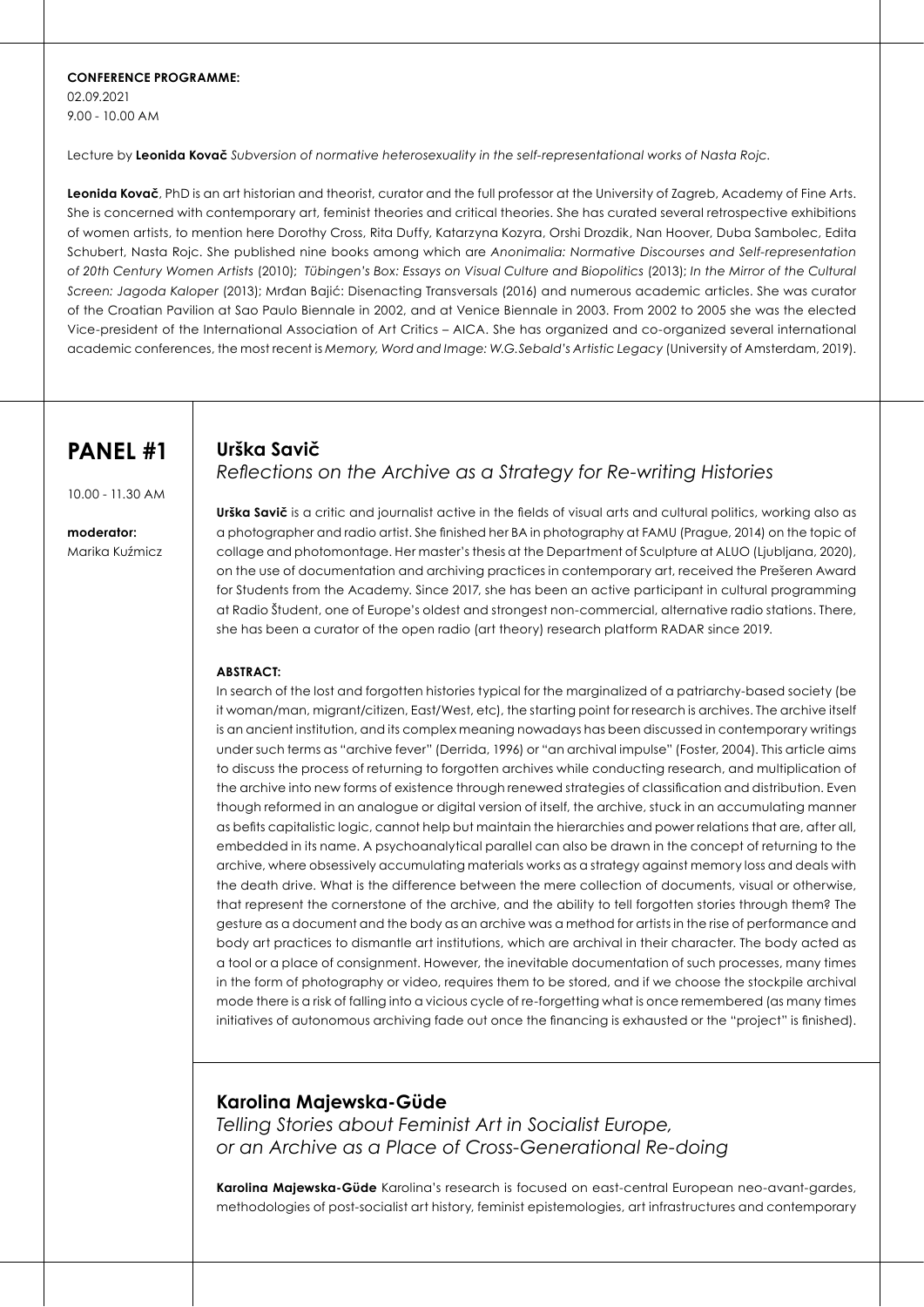issues of circulation, translation, and production of knowledges through art-based research. She is a member of the curatorial collective pisze/mówi/robi that combines a dialogic, experiential and interpretative research and is devoted to curating workshops focused on methods and strategies of artistic research and translations of artistic archives. She workes as an Assistant Professor at the Institute of History and Theory of Art at KU Linz where I teach histories of feminist art and histories of the redistribution of east-central European neo-avant-gardes after 1989. She collaborates with feminist artist Ewa Partum (Artum Foundation, ewa partum museum). Her book on Partum's practice will be published by Transcript in Spring 2021.

#### **ABSTRACT:**

In my paper I propose a reflection on the processes of the feminist openings of the archives of political and emancipatory art from CEE, which were created by female neo-avant-garde artists. The term "opening" is understood here as a material practice of accessing and redoing the archive, historicising it and instituting it, but also as narrating and storytelling. In the first part of my text I will look at the recent practices of the historicization of CEE feminist art and the grammar of the stories about the feminist art in socialist Europe. In the second part I will focus on the question of what kind of stories we need today and what kind of stories are possible to tell from the practice of opening the archives. My approach is inspired by recent feminist art historiography that reconsiders archives as places of collaboration, as a multi-authored entities, places of care and control. In this light, I interpret an archive as the storage of declared and undeclared dispositions of works of art. The curatorial and research practices of feminist redoing of CEE art have to be seen within a broader framework of the involvement in rewriting post-war art histories and uncovering "hidden histories" focused on retrieving the emancipatory potential of the past projects. If the first stage of historicization of CEE feminist artistic practices was focused on the so-called resistance of many female cultural producers to identify themselves as "feminist artists" more recent scholarship questions this approach. From today's perspective, this resistance can be understood as a decolonial strategy, as resistance to being colonized in order to shape one's own artistic work according to the concepts that have emerged elsewhere in different contexts. Victoria Horne and Lara Perry argue that "the writing of histories about feminism and art is a process that necessities – simultaneously – fidelity to previous moments and also their renewal and extension in light of current demands." In my paper I will argue that "renewal and extension", i.e. "carrying about the past and at the same time creating new perspectives", is possible as a practice of dialogue in the archives. A dialog is understood here after Marsha Meskimmon not as a conversation between two people, but as speaking through, knowing with.

### **Tia Čiček**  *Examining women's roles at the ŠKUC Gallery in the 1980s*

**Tia Čiček** has an MA in art history from the Faculty of Arts at the University of Ljubljana (Slovenia), where her master's thesis included various archival works and was entitled *The Professional Work of Ana Schiffrer in the Carniolan Provincial Museum* (2019). For the last few years, she has worked as a curator and producer of contemporary art in various spaces such as the Centre for Urban Culture Kino Šiška and DobraVaga, and she is the current artistic director of Škuc Gallery (all in Ljubljana). In 2018 she attended a course at the International Summer Academy of Fine Arts in Salzburg led by Ruth Noack and Grace Samboh entitled *Thinking with Works of Art*, and she recently finished the two-year curatorial programme at the World of Art School for Curatorial Practices and Critical Writing (SCCA, Ljubljana).

#### **ABSTRACT:**

The ŠKUC gallery has been operating at premises at Stari trg 21, Ljubljana, since 1978 as part of the Student Cultural and Artistic Centre (ŠKUC), which slowly became one of the pillars of non-governmental culture in Slovenia. Within this organizational framework, the visual arts section of the ŠKUC gallery (currently known as Škuc Gallery) has become a prominent international art centre for exhibitions, different artistic and musical events, publishing and documentation. In my research, I aim to examine the work by women artists and women curators who made their impact through the ŠKUC gallery between 1978 and 1989.

After the ŠKUC association acquired spaces at Stari trg 21 in Ljubljana in 1978, its visual arts section entwined with the music and publishing sections, slowly became an alternative culture hub centring around the idea of exploring new expressive possibilities of visual language, while at the same time rethinking the traditional system of reading a work of art and viewing it only as a useful object with a market value. Through interviews, researching archival materials, and readings of existing publications, catalogues, books and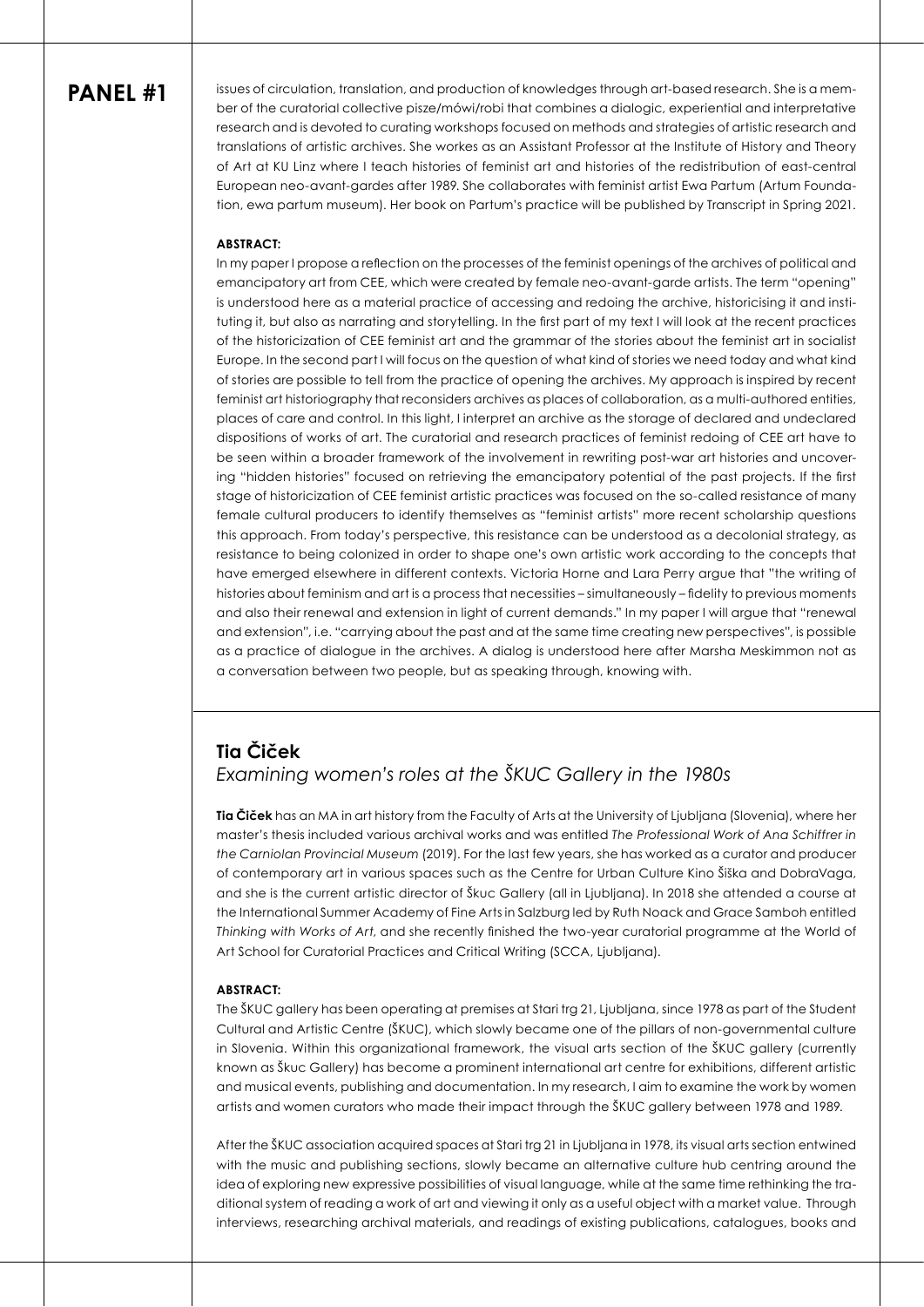articles, I wish to examine the work of the first artistic directors of the ŠKUC gallery. These included (mainly women) curators/writers/cultural workers Taja Vidmar Brejc (1978–80), Dušan Mandić (1980–82), Marina Gržinić (1982–86) and Barbara Borčić (1982–85). The aim of this presentation and article is to establish a clearer history of women's work at the ŠKUC gallery in the 1980s as well as establish a more accurate image of various women artists who exhibited or whose work and projects have been presented in the gallery space.

### **Wanda Janakiewicz**

*Urszula Czartoryska as theoretician and founder of the Photography Department at the Museum of Modern Art in Łódź*

**Wanda Janakiewicz** is a fifth-year student of art history at the University of Łódź (Poland). The topic of her BA thesis was "Self-portrait of the artists of the Great Avant-garde: Study of a self-portrait in photography." Her master's thesis is entitled "Entangled in gender: The discursive image of the woman in Polish photography of the second half of the 20th century." Last year she participated in two scholarly conferences organized by the History Students' Club at the University of Warsaw and the "dzień dobry! kolektyw kultury" foundation, and gave lectures entitled "Representation of death in Polish photography of the second half of the 1940s" and "The presence of women in the magazine *Świat Fotografii*, 1946–1952." Since last year she has also worked with Dr Lech Lechowicz on the scholarly publication *History of photography, part 2, 1939–2020*. In her spare time, she has given art history lectures to a senior group. In the future, she would like to undertake doctoral studies and develop research on the history of photography and popularize knowledge in this field.

#### **ABSTRACT:**

Urszula Czartoryska (1934–98), called the "grande dame of Polish photography," was one of the greatest authorities in the field of artistic photography in Poland. From 1956 she was associated with the magazine *Fotografia*. She was equally interested in artistic practice and its theoretical context. She was one of the first Polish critics referring to new methods of contemporary humanities: sociology of art, semiology, and structuralism. She participated in the process of breaking the existing isolation of the photographic community in Poland in relation to other artistic circles. Her two books, *Artistic Adventures of Photography* and *From Pop Art to Conceptual Art*, summarized the effects of her dual interest in artistic issues: photography in the context of contemporary art and new interspecies phenomena in art. Czartoryska's professional interests expanded in 1977 to include the new sphere of the functioning of art. At that time, she started working as manager and curator of the newly created Department of Photography and Visual Techniques at Muzeum Sztuki in Łódź, managed since 1966 by her husband, Ryszard Stanisławski. I would like to trace how she created the programme and managed the museum's collection of international media art. How was her current interest as a critic in phenomena going beyond the traditional artistic disciplines reflected in the shape of the collection, consisting mainly of works created in direct relation to the main trends of modern art in the 20th century? How did she combine the competences of a critic and a museologist? Did it affect her writing work? Was her way of running the department at Muzeum Sztuki consistent with the museology strategies at the time? How did it relate to the work of female artists? I would like to take up this issue because, although the activity of Urszula Czartoryska has influenced a whole generation of artists and researchers, her work has not yet received the in-depth analysis it deserves.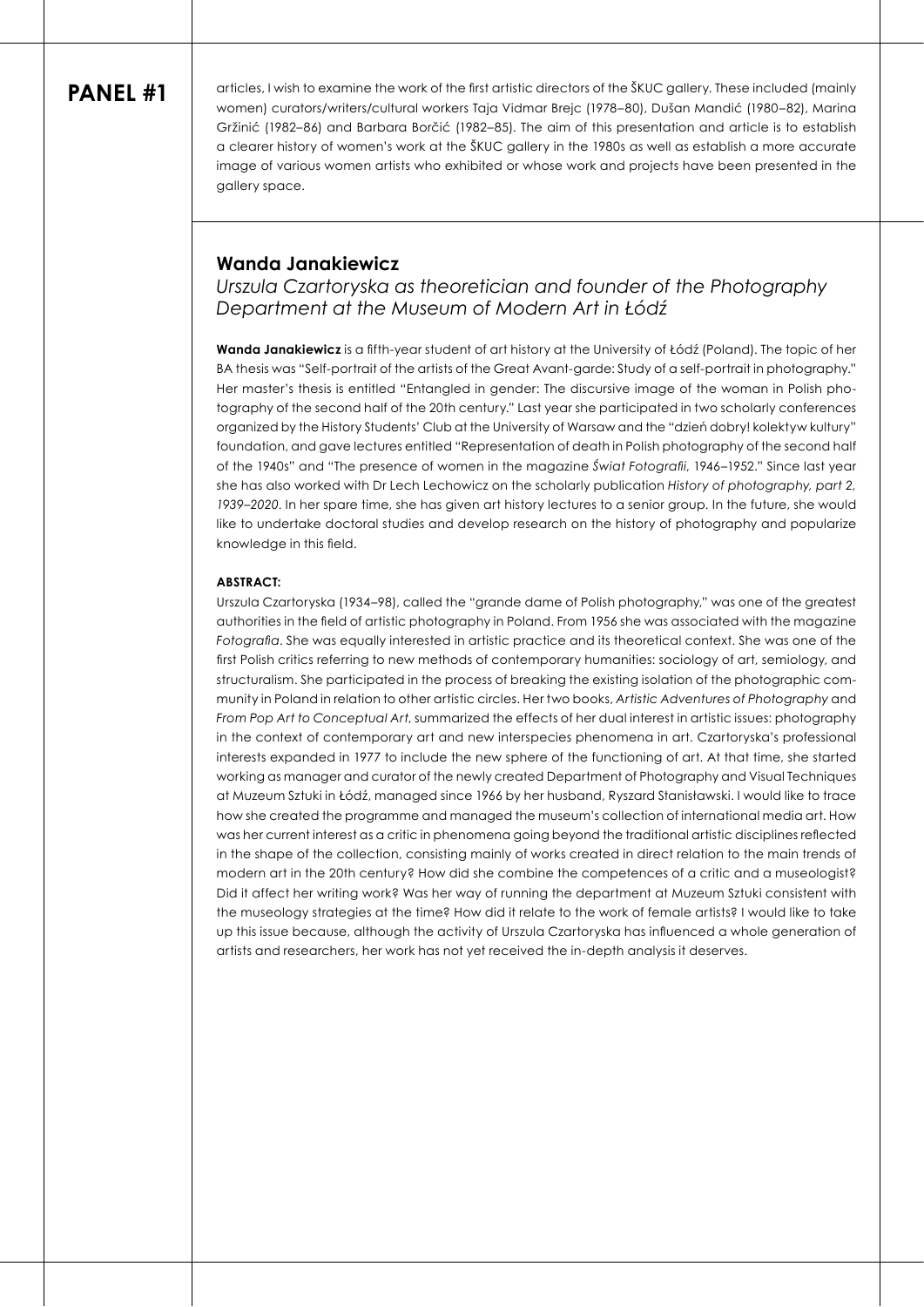12.00 - 13.30 PM

**moderator:**  Andra

Silapētere

### **Tatiana Bogacheva**  *Social Reproduction in the Eastern European Art*

**Tatiana Bogacheva** is a researcher interested in the art history of socialist countries, internationalism, postcolonial and Marxist feminist theory, and their entanglements. She defended her master's thesis in 2020, supervised by Gal Kirn, on the history of curating of Eastern European and post-socialist art, and will be working on a PhD with a focus on feminist art of socialist countries. She frequently contributes to socially engaged art projects, and her video work was recently shown as part of the Post-Soviet Studies project.

### **ABSTRACT:**

The focus of the paper is the work of artistic couples in Central and Eastern Europe in the 1970s and 1980s. The heterosexual nuclear family was the only accepted union in communist and socialist countries. Notwithstanding the limitation of this legal and cognitive framework, I suggest that the work of married artistic couples is the most useful for thinking through the art of socialist countries from a materialist feminist perspective (Griselda Pollock). The artworks created by artistic duos frequently thematized intimacy, domesticity, and parenthood, thus valorizing these themes in relation to the category of art (similarly to the American feminist artists of the same period). Besides that, archival photographs often depict female artists engaged in domestic chores or "labour of love" during unofficial exhibitions. To recognize reproductive labour as an integral, even if not visible, part of the artworks of artistic duos, rather than an obstacle for self-realization of female artists, I draw on social reproduction theory (Silvia Federici, Marina Vishmidt, Kerstin Stakemeier). By focusing on reproductive labour, I suggest a framework for re-evaluation of the art of Central and Eastern Europe (including couples where the name of the woman artist was completely omitted) from a gender-sensitive perspective that challenges the myth about the absence of feminist art in socialist countries. Moreover, following Silvia Federici and Marina Vishmidt, I suggest that reproductive labour that remains unacknowledged in art history can be the key moment of potential autonomy of art and of feminist struggle.

### **Anne Pfautsch**

*The Archive of Sibylle Bergemann: Questions of Memorialisation and Reinterpretation* 

**Anne Pfautsch** is a PhD candidate and associate lecturer at Kingston University London. Her thesis focuses on the Ostkreuz Agency of Photographers and scrutinizes the impact of documentary photography from the German Democratic Republic on contemporary practice. Her article "The Function of Documentary Photography from the German Democratic Republic as Substitute Public" was published in the journal *Humanities* in 2018. Anne's research interests include photography, culture and gender politics in late and post-Soviet times, memory and identity, and feminist and Marxist methodologies in art history. She also works as a freelance curator of contemporary art and photography, including such exhibitions as *La condition humaine* (co-curated with the Ostkreuz Association of Photography, La Vieille église Saint-Vincent, Bordeaux) and Postindustriale (Tapetenwerk, Leipzig).

### **ABSTRACT:**

This article discusses the memorialization and reinterpretation of Sibylle Bergemann's photographs through the archive administered by her daughter Frieda von Wild and granddaughter Lily von Wild. Bergemann was a renowned German photographer in the German Democratic Republic and one of the few photographers to quickly rise to prominence after the fall of the Iron Curtain. Her photographs form part of museum collections worldwide, including Tate Modern in London and MoMA in New York. Nevertheless, Bergemann's photographs are treated almost exclusively in the context of "dissident" photography, and thus confined to a recently concluded German past. Frieda and Lily von Wild are trying to change that narrative, releasing the photographer from this art-historical prerogative of interpretation. Through the archive, the two women are trying to shift the emphasis from the GDR to Germany, yet the question arises of whether a change is indeed necessary. While being excluded from Western art historiography, would her removal from a Central and Eastern European background not turn Bergemann into a "lost" woman artist, reinforcing the marginalization of her work? Thereby issues of respective strategies of memory emerge, questioning the role of archivist and art historian and the broader political and social context the photographic oeuvre is embedded in. How can the discussion of Bergemann as an East German photographer contribute to a feminist (re)reading of women artists in Central and Eastern Europe?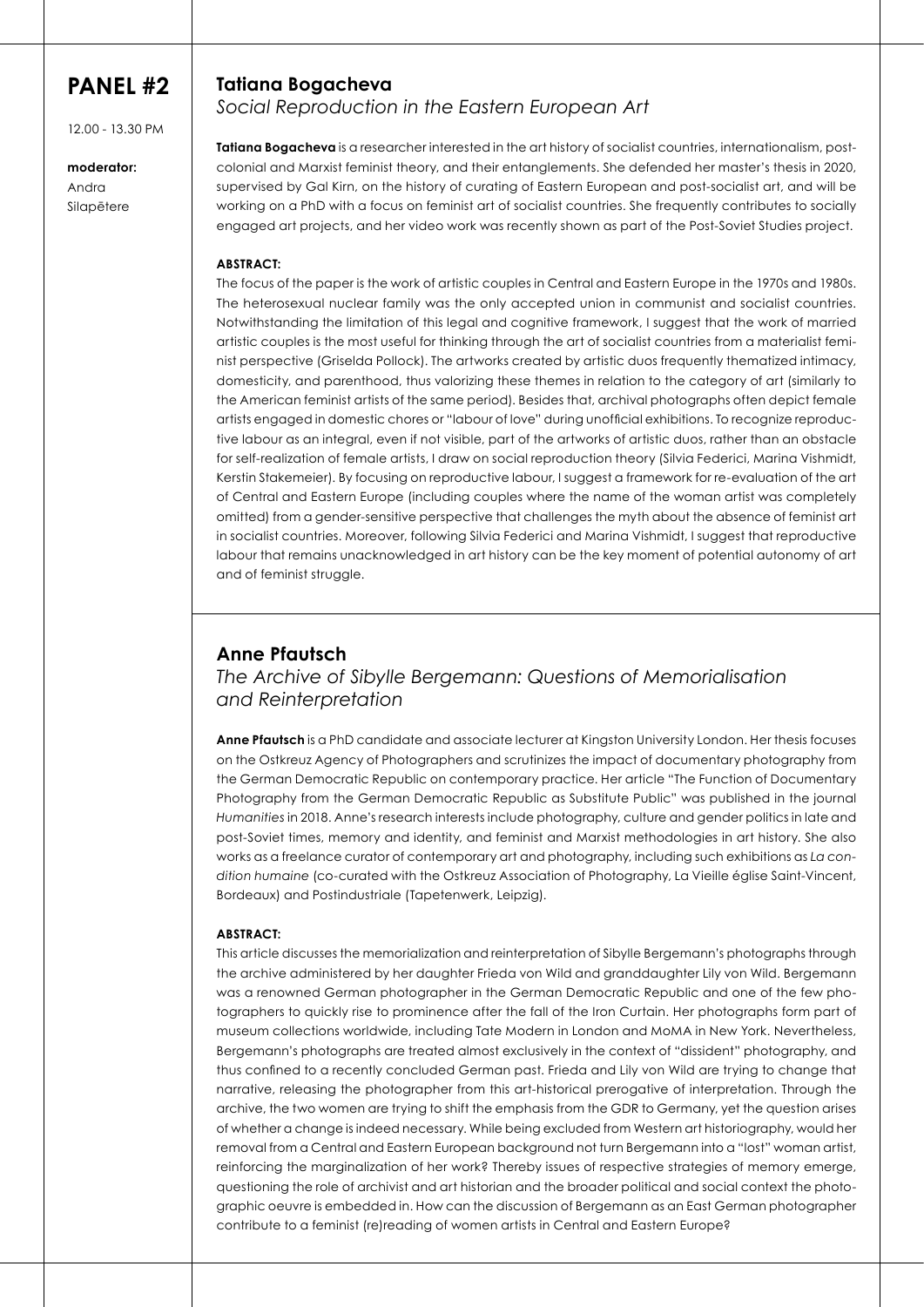### **Miha Colner**

*Triple exclusion and fierce determination: Case Studies of Dragica Čadež & Duba Sambolec*

**Miha Colner** is an art historian who works as a curator at GBJ—Božidar Jakac Art Museum in Kostanjevica na Krki, Slovenia. He is also active as a lecturer and publicist, specializing in the fields of photography, graphic arts, moving image and various forms of (new) media art. In 2017–20, he curated the programme of the Švicarija Creative Centre, an arts venue managed by MGLC—International Centre of Graphic Arts, Ljubljana. He worked as a curator (2006–16) at the Photon Centre for Contemporary Photography in Ljubljana. Since 2005, he has published articles in newspapers, magazines, and professional journals, as well as posting them in his blog. He lives and works in Ljubljana and Kostanjevica na Krki.

#### **ABSTRACT:**

**Kateryna Iakovlenko** 

In my presentation I will focus on case studies of two female artists, Dragica Čadež and Duba Sambolec, in order to showcase and discuss different ways in which women were marginalized and excluded from dominant canons of art history in Slovenia. Both of these sculptors achieved certain acclaim throughout their careers, but they often faced severe hardships in relation to state institutions and thus official historiography. Therefore, I will outline some general impulses for the apparent lack of gender equality in the world of art in Slovenia before 1989, as well as crucial geopolitical circumstances that often kept female artists from the "periphery" on the margins of international art scene. These arguments will be substantiated with case studies, based on interviews with both artists. Besides local (gender) and international (geographic) marginalization, Čadež (born 1940) and Sambolec (born 1949) were also faced with the disadvantage of being unable to store and/or preserve their large-scale art works, while museums were not interested in (or were incapable of) acquiring their works. Čadež was unable to preserve a number of her public sculptures, and in the absence of other options, she later donated most of her works to regional institutions, such as the Božidar Jakac Art Museum, which holds most of her oeuvre. In the 1980s Sambolec had to temporarily store her large-scale pieces in a local factory, but they disappeared in the turbulent privatization process. Both artists also struggled to gain positions in academia. Čadež became the first female sculpture professor in 1988 but was still unable to teach at the "prestigious" Academy of Fine Arts, while Sambolec moved abroad to (successfully) pursue an academic career in Norway. Now one could perceive the careers of both artists as a success story, as against all odds they managed to maintain their practices and to secure their places in the local history of art, though still insufficiently represented. But the struggle to get to that point reveals symptoms of the systemic exclusion that has prevented many female artists from achieving the critical acclaim they deserve.

# **PANEL #3**

14.30 - 16.30 PM

#### **moderator:**  Barbara Borčić

*Art Between Manhood and Activism: Role of Ukrainian Women Artists During Political Transformations* 

Kateryna lakovlenko is a contemporary art researcher, art critic and journalist. She earned an MA in journalism and social communication at the Donetsk National University. For six years she has been researching the transformation of the heroic narrative of Donbas through new media as a postgraduate thesis at the Ivan Franko National University of Lviv. For more than seven years she has been writing about art and culture in various Ukrainian and European media. She worked as deputy web editor for *The Day newspaper* (2013–14), curator and program manager in the Donbas Studies Research Project at Izolyatsia, a platform for cultural initiatives (2014–15), and researcher and curator of public programs at PinchukArtCentre (2016–20). Her current research interest touches on the subject of art during political transformations and war, and explores women's and gender optics in visual culture. She was the editor of the books *Gender Studies* by Donbas Studies Research Project (2015), *Why There Are Great Women Artists in Ukrainian Art* (2019), *Euphoria and Fatigue: Ukrainian Art and Society after 2014* (special issue of Obieg magazine, co-edited with Tatiana Kochubinska, 2019), and *Curatorial Manual* (co-edited with Oleksandra Pogrebnyak and Dmytro Chepurny, 2020).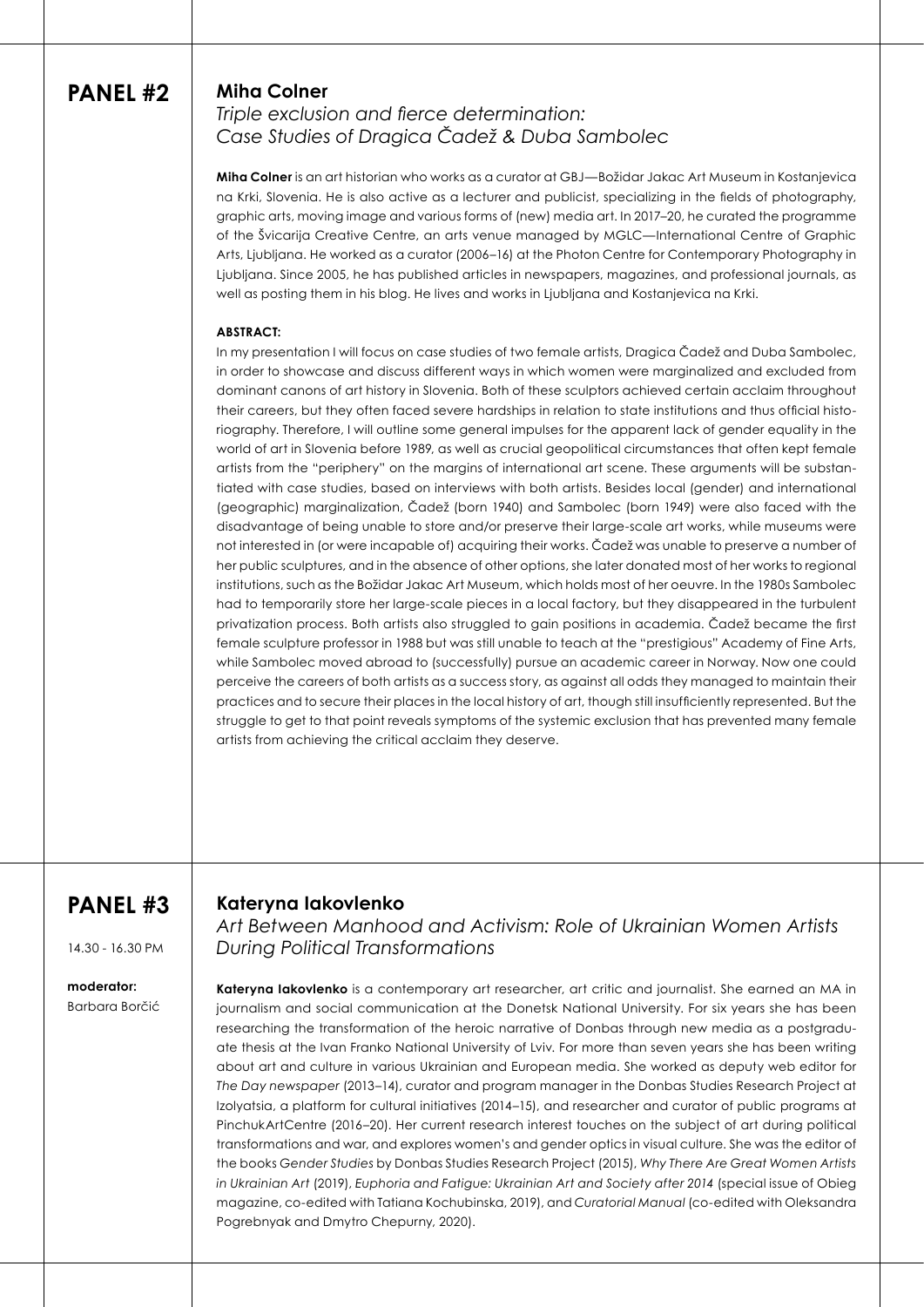#### **ABSTRACT:**

Despite the strong and long-time presence of female figures in Ukrainian art, it was mainly perceived through the male gaze and was mediated by the male presence. For example, during Soviet times the idea of art as a heroic deed, a result of a constant struggle and an example of the manhood ethos, was a dominant assumption among female artists. The hierarchy of the Ukrainian artistic community was mainly man-centred, while female artists had to work much harder than their male colleagues just to be recognized as an artist. Therefore, artistic talent was generally associated with personal characteristics rather than artistic skills. In popular imagination, a good female artist is one with a strong backbone, persistent and goal-oriented. In the 1960s, such personal characteristics as "manhood" were also linked to political virility and justice, becoming consistent verbal tropes of nonconformist art. Manhood and heroism are once again valued more than the artistic merit of the works, ethics more than aesthetics. At this particular time, a generation of "strong" female artists appeared all over the country, such as Alla Horska, Ada Rybachuk, Halyna Zubchenko, and many others. Horska became one of the informal leaders of the artistic and activist movement in Ukraine. This generation of monumental artists tend to ignore the socialist realism canon, appealing rather to social and political injustice, proclaiming ideals of humanist art. What happened to this activist tradition and the hegemony of "strong" female artists in the years that followed? The crisis of the Soviet Union and its artistic structures, the subsequent Perestroika and independence of Ukraine, brought fundamental economic and social changes, putting this tradition of nonconformist female art on hold. These trends re-emerged only in 2004–5, in the wake of the Orange Revolution and the emergence of a new generation of artists. Yevgeniya Belarusets, whose artistic practice successfully incorporated elements of the social activism tradition, became one of the most significant representatives of the Ukrainian art scene in the 2000s.reinforcing the marginalization of her work? Thereby issues of respective strategies of memory emerge, questioning the role of archivist and art historian and the broader political and social context the photographic oeuvre is embedded in. How can the discussion of Bergemann as an East German photographer contribute to a feminist (re)reading of women artists in Central and Eastern Europe?

### **Adele Bea Cipste** and **Ieva Melgalve**

*Ways of Forgetting: The Faded Image of Women Artists in Periodicals of the Latvian SSR* 

**Ieva Melgalve** is a writer with education in social and cultural anthropology, currently studying at the Art Academy of Latvia. Her research interests are linked to feminism and queer studies, taking an in-depth look at the margins of social norms and viewing arts research as a space where an unconventional approach is always possible. Her personal hobby: to give an understandable shape to complex ideas.

**Adele Bea Cipste** is a writer, art director, and student at New York University Abu Dhabi, where she is pursuing a double BA in art and art history, and film and new media. In autumn 2020, Adele coordinated the exhibition *I Remember, Therefore I Am. Unwritten Stories: Women Artists' Archives*, organized by the Latvian Centre for Contemporary Art. Earlier in 2020, she worked at the NYU Abu Dhabi Art Gallery, where she authored and led the publishing of multiple curatorial and media texts for promoting contemporary art in the Persian Gulf region. Projects that she worked on include *The Sovereign Forest* by Amar Kanwar and the campaign #5WomenArtists (in partnership with the National Museum of Women in the Arts in Washington, DC). Adele's main research interests are ethics of representation and power relations in media. Previously, Adele's writing or artworks have been featured in the *e-flux* journal (2020), *Exit 11* journal (NYU-affiliated, 2018), at the Riga Art Space Gallery (2016, 2017), the Latvian National Museum of Art (2020), NYU Tisch School of the Arts (2018 Showcase), and the Cube Gallery (2018). Adele aspires to be an art director for film teaching at the university level while regularly contributing to visual culture studies through publications.

#### **ABSTRACT:**

Women artists were active contributors to the Latvian SSR art and design scene, in fields as diverse as industrial design, monumental sculpture, and painting. Despite female participation in Soviet artistic and cultural processes, the national canon of art history in post-Soviet independent Latvia (1991–now) remains predominantly male, raising the question in what ways the mechanics of historical memory are gendered.

In our paper, we explore this question through the lens of print media, specifically Soviet Latvian periodicals, recognizing the potency they had in shaping public thought and memory. We reviewed more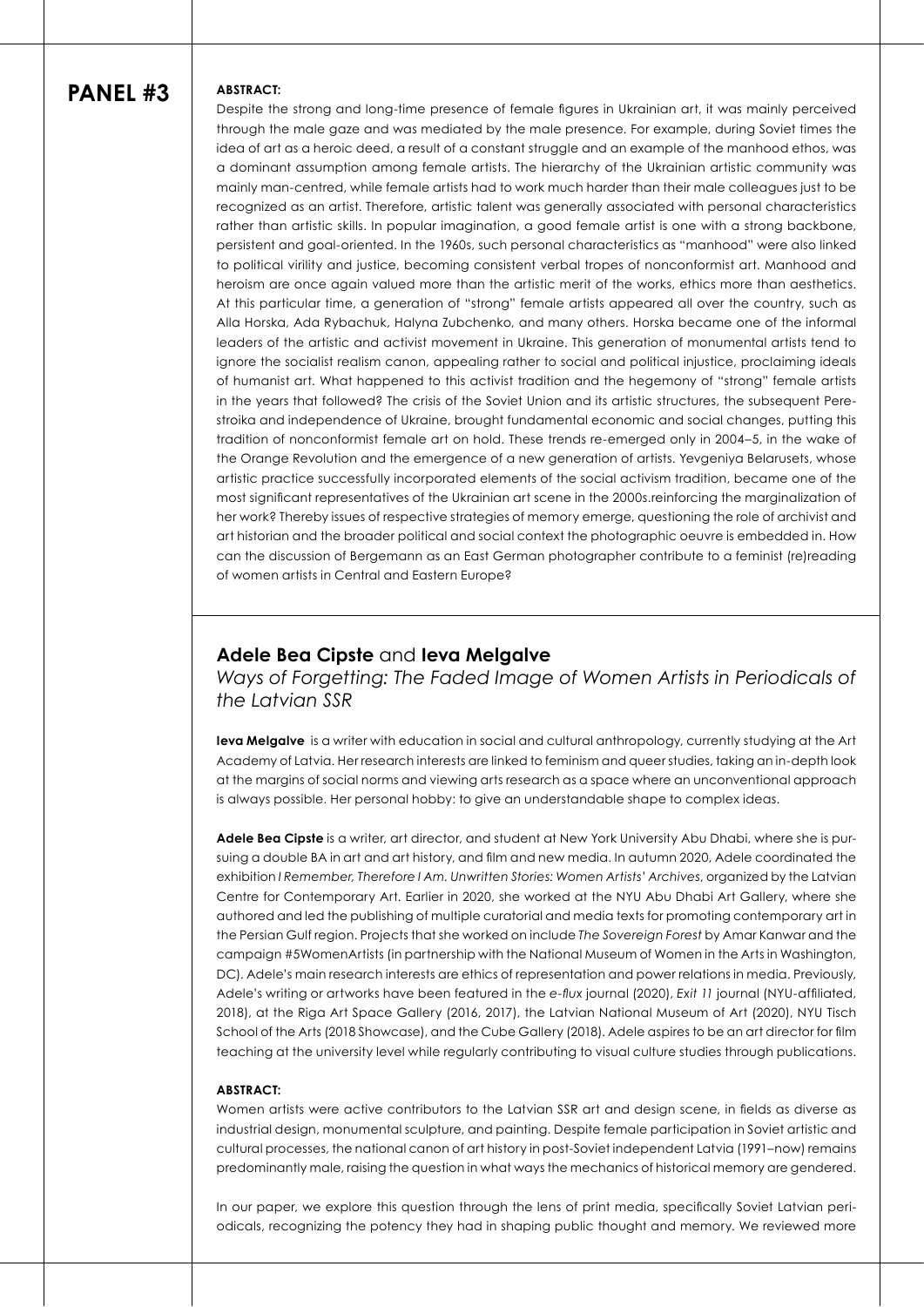than 5,000 articles about women artists, to investigate how their work and private lives in the Latvian SSR were framed differently from those of their male contemporaries. Applying discursive analysis, we identify common biases and linguistic modes of describing women's artistic practice. Drawing on Alexei Yurchak's work and speech act theory, we uncover several tentative answers to how and why women artists have partially been erased from the historical memory of Soviet Latvian art.

We argue that despite the nominal feminist ideas embedded in socialist ideology, women artists' advancement in fine arts was systematically discouraged in popular discourse, by framing positions in art education, crafts, design and fashion as most suitable for their gender. Even though women were given voice and gained significant influence over people's taste in those four areas of work, in establishing a national canon, Latvian art history focused mainly on other, "superior" art forms, which were linguistically framed as "masculine." Our research was conducted for the exhibition *I Remember, Therefore I Am. Unwritten Stories: Women Artists' Archives* at the Latvian National Museum of Art, and aided the preparation of its written materials and commissioned artworks.

### **Magdalena Worłowska**

*Spiritual and Rational Witches - Ecological Art of Female Artists in The Polish People's Republic* 

**Magdalena Worłowska** (PhD) earned her doctorate at the University of Wrocław in 2020 with a thesis on the beginnings of ecologically engaged art in Poland. She holds degrees in applied linguistics and Romance philology. During her doctoral studies she published numerous pieces in Polish and international monographs and scholarly journals and delivered several papers at Polish and international conferences on ecologically engaged art. In 2019 she began her work as a curator, co-curating with Natalia Krawczyk the exhibition *Harvest Disaster* at the Contemporary Art Gallery in Opole.

### **ABSTRACT:**

The attitudes of women in ecological art of the Polish People's Republic were heterogeneous: close to the chthonic experiences and rituals of female essentialism on one hand, and characterized by the depersonalized language of conceptualism on the other. In the paper I would like to present the works of Maria Pinińska-Bereś, Teresa Murak, Natalia LL, Wanda Gołkowska and Ludmiła Popiel. In their works they rehabilitated femininity in connection with nature, with its spiritual but also rational aspect. Second-wave feminists used the figure of the witch, considered closer to nature, to challenge patriarchy. They became shamans, emphasizing the importance of rituals and ephemerality in art. On the other hand, female artists created conceptual works, unfulfillable and often existing only in the mental sphere. Ecological art consisted also of technological language, often treated in a subversive way. The artists discussed in my paper are similar to each other in their affirmative approach, seeking the mutual determinants of what is human, nonhuman and posthuman. According to Ewa Domańska, the affirmative humanities allow us to interpret works of art in the spirit of empathy, critical hope, hospitality, friendship and love. In this perspective, I would like to ponder the following questions: How is the art of the artists discussed related to ecofeminism? In what way were their works precursors of the concept of sustainable development? Have male artists intercepted the "witch's discourse"? Are their attitudes and actions an inspiration for contemporary artists?



### **Screening of the performance by Ana Čigon** *Dear Ladies, Thank you* (2011-2013)

18:00 PM

**Ana Čigon** (b. 1982) is an artist from Slovenia who mainly works in video, film, animation and performance. Having received a BA in Painting and an MA in Video from the Ljubljana Academy of Fine Arts and Design, she was awarded an MA in Interface Cultures by the University of Art and Design Linz (Kunstuniversität Linz) in Austria. Her documentary films mostly deal with feminist and social issues. She is also a video artist for theatre and an active contemporary visual artist who has shown her works at individual and collective exhibitions in Slovenia and internationally, receiving awards and nominations for her video works and films.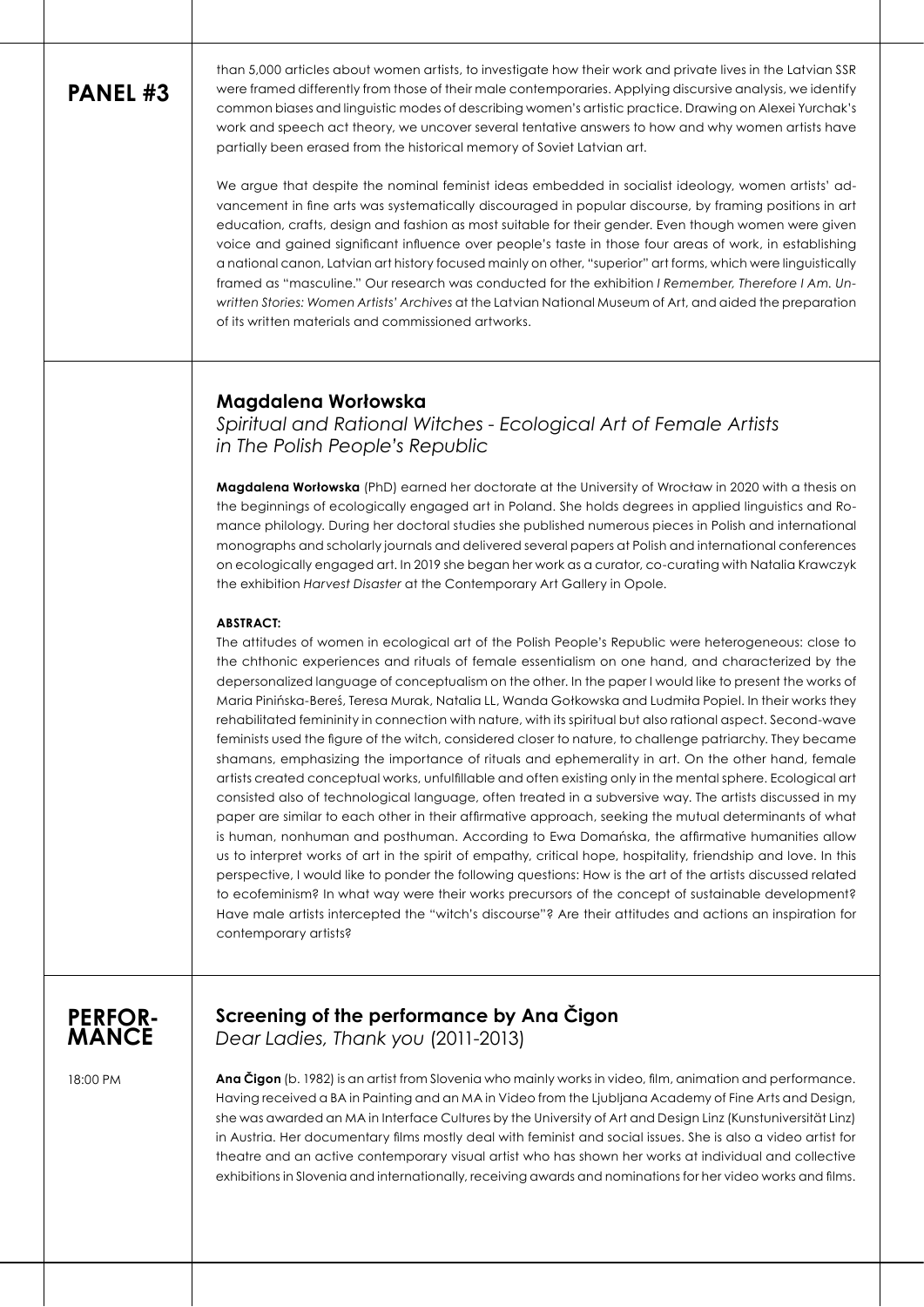# **DAY2**

03.09.2021

# **PANEL #1**

9.00 - 10.30 AM

**moderator:**  Barbara Borčić

### **Slađana Petrović Varagić**

*Archiving female performance in Yugoslavia – Dragana (Jovanović) Žarevac*

**Slađana Petrović Varagić** is an art historian, curator and producer. She holds an MA in art history from the Faculty of Philosophy (2001) and an MA in film and media from the Faculty of Dramatic Arts at the University of Belgrade (Serbia). Since 2006 she has been a member and programme coordinator at the Independent Film Centre Filmart, which carries out several projects, such as Criticism on the Spot (Kritika na delu), Photo-documents (Fotodokumenti), IVA.lab (residency for video art), International Student Film Camp Interaction, and International Documentary Masterclass Interdoc. In 2002–5 she was programme manager and custodian at the Pozega Art Gallery (Pozega, Serbia), in 2005–6 worked as a curator at the Vojvodina Museum of Contemporary Art (Novi Sad, Serbia), in 2009–16 ran the public cultural institution Pozega Cultural Centre as manager (director), and worked there as a custodian (2016–17). She has created, curated and organized numerous exhibitions and projects in the field of contemporary visual arts and film. She has produced more than ten video artworks, one short fictional Slovenian-Serbian film, and several documentaries. She is a member of the International Association of Art Critics–AICA Serbia, NUNS–Independent Journalists' Association (IJAS), and the EU working group Arts Rights Justice.

### **ABSTRACT:**

In spite of academic recognition of the art practices from the '70s and '80s, current historiography in Serbia has not covered all of it, particularly not the women artists. This paper argues for the idea of creating spaces for public recreation and archiving the fragile female art practices. Starting from the Fluxus perspective and the equivalence of art and life principle, Dragana (Jovanović) Žarevac moves into the art-world with sound performances in SKC Belgrade, in 1979. Since the '90s, the experts have recognized her solely as a video artist known as the ZKM (Karlsruhe) awardee. However, her early Belgrade phase (1979-1988), related to performance, was omitted. More than 15 solo or in-pair performances have been performed in the galleries of SKC Belgrade, SC Zagreb, ŠKUC Ljubljana, Biennale of Youth - Rijeka, Hamburg (Boris Nieslony's artist centre), Düsseldorf (Klaus Rinke's class). This indicates that her performances were staged in the most important galleries in Yugoslavia, those which founded conceptual and post-conceptual art, but outside of the mainstream art-scene memory and thus, unfairly neglected. By the end of the 70's and the beginning of the '80s, the alternation of two waves of visual art happened in Yugoslavia: *New artistic practices*, based on the achievements of the avant-garde, and postmodernist tendencies. Since she integrates the elements of both standpoints, a more comprehensive research and historicizing of the Žarevac's work represents a missing link between the '70s and the '80s in the context of heterogeneous Serbian and Yugoslav visual art. Musically educated, integrating minimal music, the achievements of the OHO group, La Monte Young and body art, Dragana Žarevac, dedicates herself to analytically structured performance staging archetypal polarities. Drawings, scores, synopses, textual and photographic material provide insight into the very structural processes of building the artwork and carry the potential of archiving performance.

### **Iliyana Nedkova**

*Why Have There Been No Great Contemporary Bulgarian Women Artists?*

**Iliyana Nedkova** has lived and worked in Liverpool and Edinburgh since 1996. She is an independent curator, writer, translator and producer exploring the relationships between public art, activism and creative practices. Her research interests include women artists, peacebuilding and the arts, environmental humanities, artists' moving image culture, literature in translation, and artists' residencies. She holds an MPhil in curating contemporary art from Liverpool John Moores University and an MA in English and American studies, and the history and theory of culture, from the University of Sofia.

### **ABSTRACT:**

The epochal 1971 essay by American art historian Linda Nochlin "Why Have There Been No Great Women Artists?" will serve as an important impetus for the rediscovery of women artists in the history of Bulgarian contemporary art in the 1980s. Critical attention will be turned particularly to the emerging performative and video art practice of Albena Mihaylova-Benji, who was born in 1959 in Plovdiv, Bulgaria, spent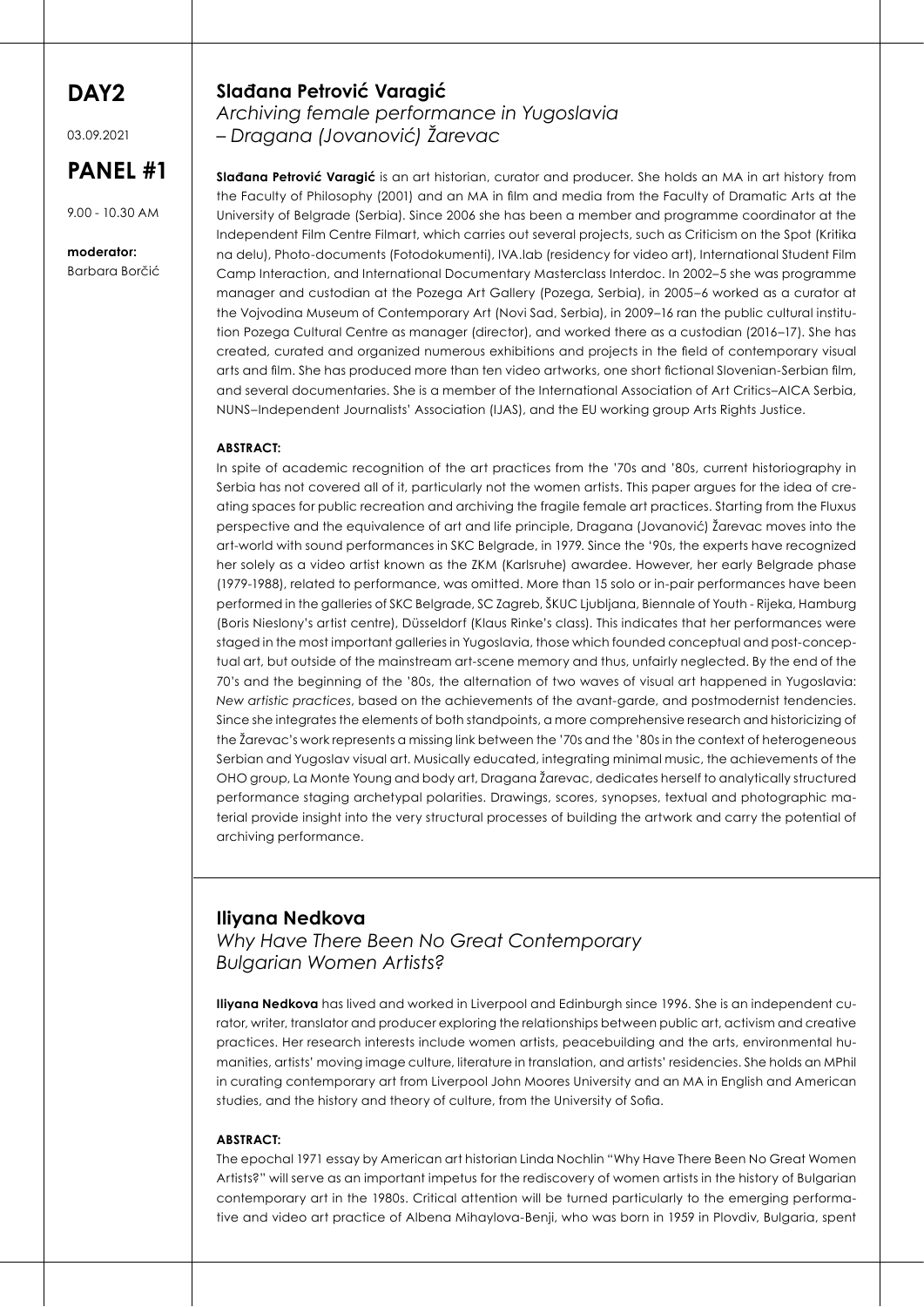**PANEL #1** her formative years in Prague, Czechoslovakia, in 1968–72, studied at the Fine Arts Academy in Sofia in 1980–85, performed and exhibited across Bulgaria for a decade thereafter, and since 1994 has studied video art, practised and settled in Basel, Switzerland. This will be the first monographic attempt to focus on Benji's early works, spanning 1980–89, as the female protagonist of performance art in Bulgaria and by now an established Bulgarian Swiss video artist and documentary filmmaker. The paper will present a thorough investigation of Benji's seminal performative works from the 1980s and trace their engagement with political activism, aesthetic anarchism, the carnivalesque, improvisation, feminism, public art, body politics, conceptual art, experimental theatre, action, happening, video art, and non-conventional art forms. This in-depth analysis will draw on primary research methods, including interviews with the artist and exploration of the artist's own archive and diaries of the 1980s. The secondary research sources will offer a close and critical reading of both contemporaneous and more recently published theoretical, historical and cultural studies that briefly mention some of Benji's early works. This investigation will feature a broad range of Benji's early works, including *Lake and Tape* (1985), a body art performance at Murla Lake in the foothills of the Central Balkan mountain range; *Breathing Exercises* (1989), a participatory performance set on the rooftop of the Union of Bulgarian Artists building in central Sofia, as if drawing a breath of fresh political air and escaping the interior confines of the bastion of socialist realism; as well as *Burning the Documents* (1989), a solo performance and an act of political resistance referencing historical acts of self-immolation. I would argue that Benji's early works have lit fires in the minds of other Bulgarian women artists who were to follow in Benji's footsteps and collectively move away from the Soviet ideological sphere of art influence from the 1980s to date.

### **Kateřina Štroblová**

*There Is Nothing Like Women's Art. Work, Positions and Emancipation of Female Artists in Czechoslovakia during the Normalisation Period*

**Kateřina Štroblová** is a senior lecturer in the Department of Theory and History of Fine Arts, Faculty of Fine Arts, University of Ostrava (Czechia). In her research, she focuses on the contemporary art practice of Central Europe. She is also an independent art space curator and art reviewer.

### **ABSTRACT:**

In the eponymous survey led by Czech art historian Věra Jirousová in 1993, focused on the positions of female artists in the region, one of the authors stated that there was nothing like "women's art."

The question of women's art was (and still is) at stake: Does it really exist? Is it different from men's art (i.e. art as such)? A common and very general characteristic of women's works is that they are concerned about specific female experience in the world. They are not necessarily feminist works. The artist works often with her own corporeality, analyses stereotyped roles and female features, or it can be art mapping the artist's gender-conditioned subjectivity. Before the Second World War, the situation of women artists in Czechoslovakia was difficult. But after the war, following the forced emancipation of women during wartime and the socialist ideology of equality and participation in the "new society," a very strong generation of female artists arose. Most of them were part of newly established art collectives, which were very democratic and bound by friendships and relationships. Here, a very interesting phenomenon can be spotted: a high number of artist couples. Women were respected as partners and mostly did not feel any discrimination. Instead of fighting against social inequality, they were all rather fighting for freedom during the tough normalization era.

The conference paper will examine the term "women's art" and its connotations in the Czechoslovak art scene during socialism. Focusing on the artistic and social milieu of that time, it will try to find out why there were such negative feelings about feminist ideas among female artists of the region, and how the artists perceived their positions and opportunities. Comparing the work of important artists (such as Běla Kolářová, Adriena Šimotová, Eva Kmentová, Naďa Plíšková and Zorka Ságlová), it will show significant features of their approach and artistic methods, questioning whether there are any similarities or common features that can be interpreted in the context of specific female experience.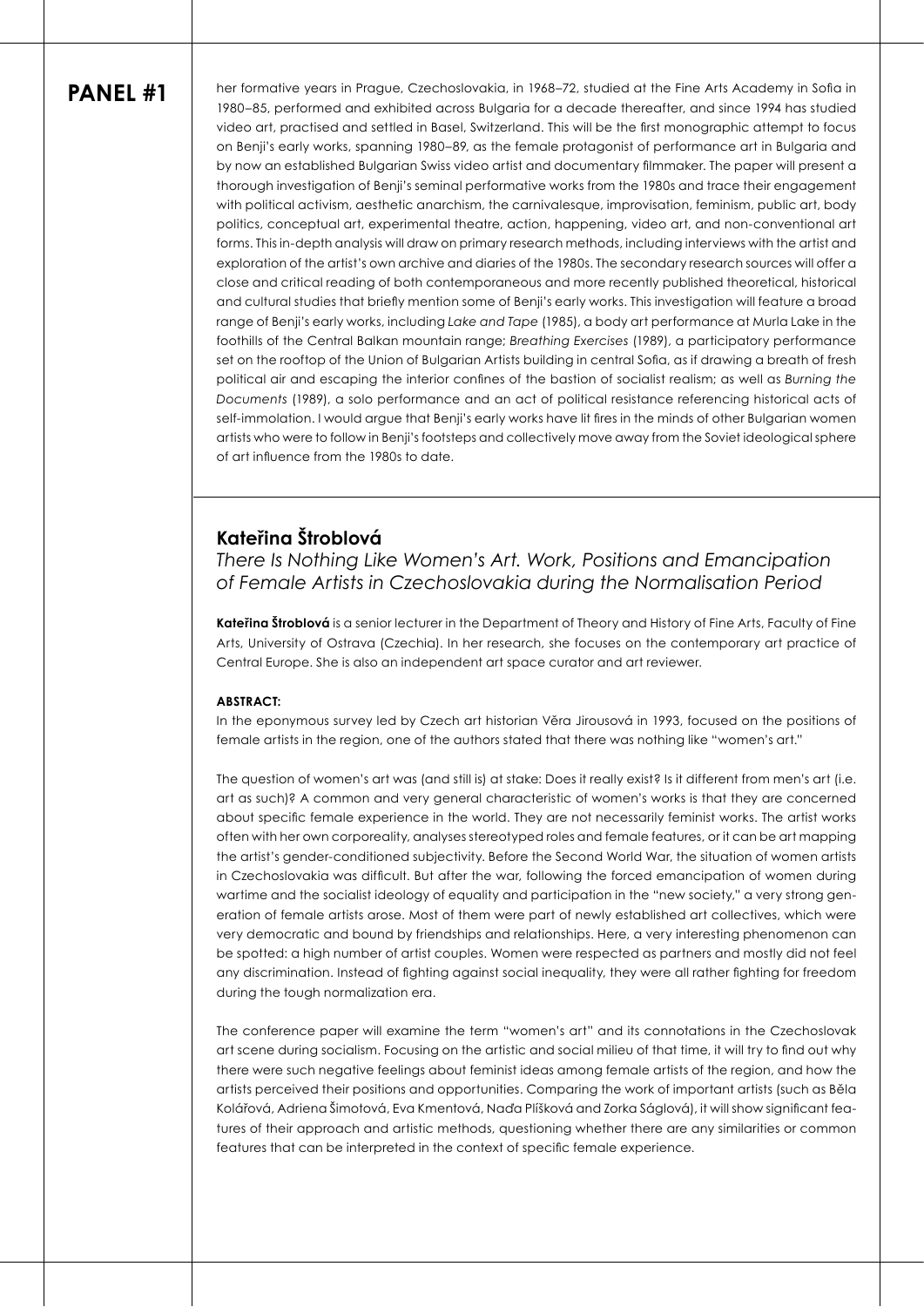11.00 AM - 13.00 PM

# **moderator:**

Marika Kuźmicz

### **Ivor Glavaš**  *The figure of the woman author: Tatjana Ivančić*

**Ivor Glavaš** is a filmmaker and independent researcher. With a background in anthropology and philosophy (Faculty of Humanities and Social Sciences, University of Zagreb), he works as part of the Multimedia Institute (MI2, Zagreb) as a film programmer, podcast author, and AV producer. With an interest in the history of media, his goal is to explore formal possibilities of story-making. Continuously active through Klubvizia Lab (Zagreb), he is a photography educator and photobook maker. In the springtime he runs a small cinema on the rooftop of his building.

### **ABSTRACT:**

From the mid-1950s on, Yugoslavia had an immensely prolific cine club scene. At one point most of the cities in the federation had one, culminating with one of the first and most important amateur and experimental film festivals, GEFF, held in Zagreb in the 1960s. This culture potentiated the authorship of now renowned avant-garde filmmakers like Tomislav Gotovac, Želimir Žilnik, and Dušan Makavejev. The record of the members of Cineclub Zagreb counts many workers and students, and one housewife. She was Tatjana Ivančić, who with her Super 8 camera brought a completely autonomous view into short documentary form. She made 75 films, but her work remains almost unseen. Due to the efforts of only one film scholar, Petra Belc, Ivančić's films are not being erased by history but are finding ways to be re-seen. Through the case of Tatjana Ivančić, the text will imagine the possibilities for re-seeing and re-telling the story of a muted auteur. Cultural history doesn't commit to works per se but to the roles it gives to auteurs. In storytelling, the figure of a woman auteur is established and viewed through preordained narrative categories. The intention is to explore frames of language for a more meaningful position of the facts themselves.

The text will consider different aspects of conditions and possibilities of telling one filmmaker's story in the context of canonization as a political agent, valorization within the system of arts and movements, the social and material conditions in which films were produced, the moral and aesthetic values established in the works itself, and inspirational significance for further artistic exploration. Through this, the goal of the inquiry is to see the effects brought by figure-establishing. Before re-telling broken histories, writing about unknown Eastern European women artists can be a chance for careful listening in the service of a more vivid and potent meaning-making.

### **Łukasz Mojsak**

### *Between History and the Future. On Sonja Savić's Videos*

**Łukasz Mojsak** is an independent curator of art and film, writer, and translator. He holds an MA in Contemporary Art Theory from Goldsmiths, University of London. Between 2011 and 2016, he worked at the Museum of Modern Art in Warsaw. He currently collaborates with the Arton Foundation in Warsaw and was the co-curator of the Polish Pavilion at the 2019 Venice Biennale.

### **ABSTRACT:**

Sonja Savić (1961–2008), a star actress of 1980s Serbian cinema, was also a filmmaker whose independent work from the 90s and 2000s remains unknown. Her complex video pieces engage with ex-Yugoslavia's political situation and portray her generation's intellectual and countercultural scene, disillusioned by official socialist state culture and forced to endure the war (*Super Real*, 1997, *Play* 1997). Savić developed a trancey collage of found footage, animation and staged acting scenes, where motifs freely travel between pieces and unhinged, almost entropic, visuality resonates with her country's condition in the 80s and 90s.

Savić worked with a commune of performers who staged for her absurd activities, obscure rituals and manifested cultural, gender and queer identities. She collaborated with the cult band Supernaut, whose members made acting, visual and musical contributions to her work (*Supernaut – Belgrade Underground*, 1996), and later formed a "troupe" of young performers (*Waiting for God*, 2006). Remaining conspicuously absent from her films and eschewing celebrity status, Savić diluted authorship for the sake of collaborative experimentation.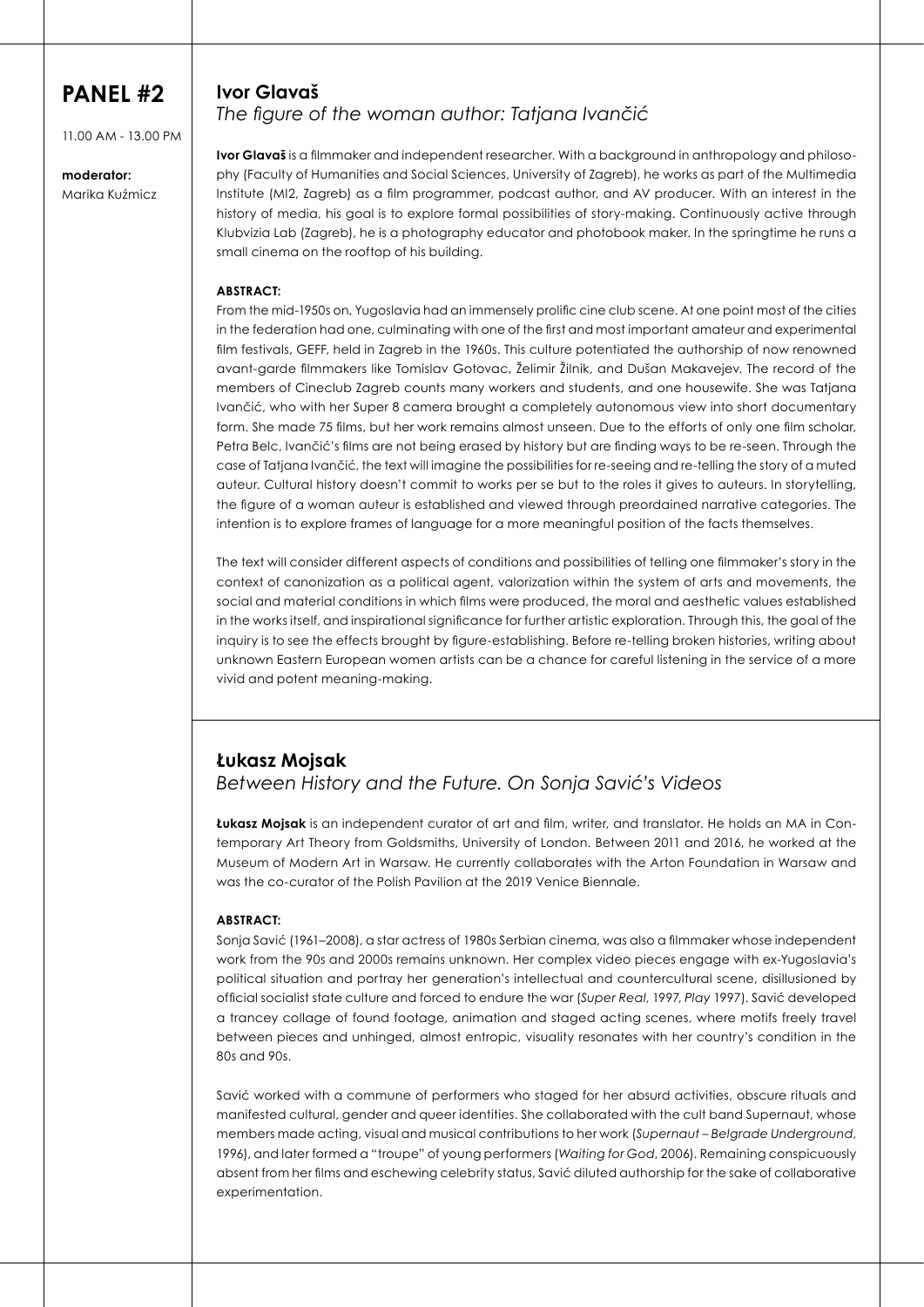Living out the heritage of 80s video art, strongly allied with counterculture, she captured the moment when the alternative scene reinvented itself in the 90s with new tendencies, such as rave culture (*Super Real*, 1997, the first Serbian "techno vaudeville"). This paper sheds light on how Savić's pioneering yet marginalised artistic experimentation addressed the troubled past and present by using a future-oriented filmmaking idiom, which anticipated 21st century post-internet developments in visual arts.

# **PANEL #3**

14.00 - 15.30 PM

**moderator:**  Andra Ailapētere *Little material, lot of thought Margit Szilvitzky and experimental textile / fibre art*

**Katalin Balázs** graduated in Art History and Hungarian Literature and Linguistics at ELTE Budapest. She held various scholarships at the Jagellonian University and at the University of Florence. She completed the doctoral program of ELTE and is working on obtaining her PhD. Apart from periods spent at Ludwig Museum and working as a junior researcher grantee at the Hungarian Academy of Sciences, she taught at various schools and universities like the University of Film and Theatre or the University in Eger. She has been working at acb ResearchLab since 2020. In her work, a special focus is placed on the art of the 1980s, photography and performance art and since recently, textile/fibre art.

### **ABSTRACT:**

**Katalin Balázs** 

The focus of my paper is the work of the artist Margit Szilvitzky (1931–2018) and the position of the Hungarian "experimental textile" movement in the history of the region's neo-avantgarde art. The textile-based collages, objects, and installations created by Szilvitzky, who started her career as a fashion designer in the 1950s, made her one of the leading figures of the "new textile" movement in Hungary starting from the *Textile/Wall Image exhibition* (1968) throughout the 1970s to the early 1980s. She also became a regular participant at international exhibitions and biennials, while also obtaining a significant position as a professor at the University of Applied Arts, organizing a Bauhaus-inspired "preliminary course" composed of studies of form and structure. Partly in connection with the new generation of fibre art emerging in Poland, her early pieces used applications and embroidery. In the mid-70s she discovered the folded white canvas, inspired by Joseph Albers' famous paper exercises, as a medium to the visual representation of thought processes. She also intended to explore the possibilities of space, joining the international trend of post-war abstraction that allowed a central role for textiles. My paper aims to analyse her work especially in an international context, but also intends to give an insight into the field of Hungarian fibre art and its institutional background through studying the system of the Szombathely Textile Biennials and the textile symposia in Velem. Szilvitzky was one of the main driving forces behind these events and a regular exhibitor at the biennials. Szilvitzky's generation contributed largely to spatial textiles (fibre art) becoming a noteworthy area for Hungarian neo-avantgarde art. While analysing the institutional and theoretical aspects of the textile movement Szilvitzky was part of, I aim to explore the position of the Hungarian "experimental textile" movement. While fighting for its emancipation as a form of art instead of a craft, "new textiles" functioned at the periphery of political attention, under less severe ideological and bureaucratic control than the fine arts, also because it was practised mainly by female artists in the mostly male-dominated official and even non-official art scene. embracing new cultural tendencies and collective work formats? Was Savić's approach unique? Why is it still unrecognized?

### **Stefanie Proksch-Weilguni**

*Unraveling the Fibre Art of Geta Brătescu*

**Stefanie Proksch-Weilguni** is a doctoral student from Austria whose research focuses on feminist art of the 1970s. She has worked and published peer-reviewed articles on contemporary Romanian performance art. Her dissertation is on the Austrian artist Maria Lassnig and the group Women/Artist/Filmmakers, Inc. in New York. Her project is based at the institutes of art history at the University of Vienna and the University of Basel and has been supported by the eikones Graduate School in Basel, the Maria Lassnig Foundation, and the Swiss National Science Foundation.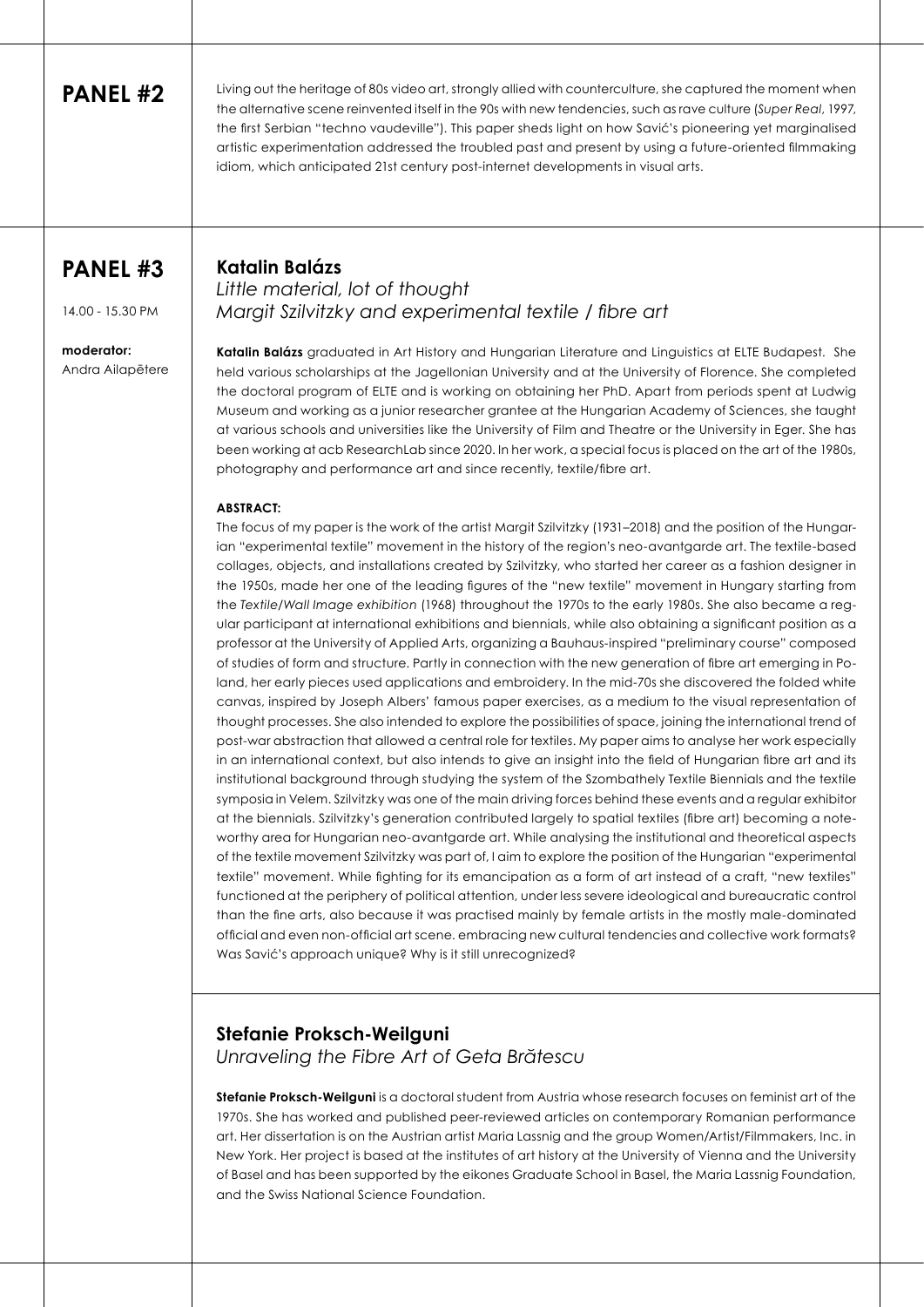### **ABSTRACT:**

During the 1960s and 1970s, Romanian artist Geta Brătescu (1926–2018) integrated textile fabrics in her artistic practice. She expanded her collages of geometrical paper with collages of hand-sewn textile patches. I chose this Romanian case study of the 1970s in order to expand a post-war notion of abstraction with a female, tactile material, and peripheral perspective. This paper argues that Brătescu's abstract textile collages convey her marginalized gender identity, which also transcended her geographical marginalized position in Eastern Europe. Since the 2017 Venice Biennale, Brătescu's art has received international recognition, but as Adrienne Rich argued in her "Notes toward a Politics of Location" (1984), a woman's peripheral situation does not begin in a country, but with the geography of her body. For the first time, this original research sheds light on Brătescu's artworks with traditional female and tactile materials such as textiles, yarns and fibres. In 1978 Brătescu created the series *Vestiges* with textiles that carry Brătescu's personal memories, as she used her mother's old clothes. Her textile collages refer to Romanian traditional female craftsmanship, personal relations, women in mythology, and pictorial traditions of abstract painting. During the 1960s and 1970s, women painters in the art centre of New York tried to utilize abstraction's emancipatory potential as a non-binary formal language. However, for women artists, abstraction has always also been an ideological rather than a neutral aesthetic category. I claim that abstraction's aesthetic promise and ambivalence connect Brătescu's textile collages to a transnational but peripheral location as a woman artist. Thus, this case study proposes a social art-historical and formalist approach to overcome oppositional juxtapositions between centre and periphery and pursue a nuanced transnational perspective on women's art of Eastern Europe.

### **Johana Lomová**

*Exclusion through specialisation Membership of Women Artists in the Czechoslovak Artists´ Union in the 1950´s and 1960´s and its consequences for writing art history*

**Johana Lomová** is an art historian specializing in Czech art of the second half of the 20th century. Her interests include the institutional framework of art production and the relationship between fine arts and applied arts. She studied art history at the Charles University in Prague and received her PhD from the Academy of Arts, Architecture & Design in Prague (UMPRUM) based on a thesis about textile designer Olga Karlíková. In the past decade she was an editor of journal *Art+Antiques* and has been teaching at UMPRUM, mainly on contemporary art and art criticism.

#### **ABSTRACT:**

As one of the reasons for the small number of woman artists included in the history of art, Linda Nochlin identified an institutional precondition, or to be more precise, that through education women were excluded from the possibility to practise the most praised format of painting, history painting, and only less prestigious genres such as portraiture, landscape and still life were left for them (1971). In my paper the hierarchy of genres will be replaced by the hierarchy of art forms (fine arts vs. applied arts). Following T'ai Smith's statement about the position of crafts at the outskirts of art history (2016), I will pay attention to the consequences this situation had on the representation of Czech female artists active in the 1950s and 1960s in the history of art. The separate histories of fine arts and applied arts are specifically problematic in the history of Eastern European post-war art, as the decision to become a painter or a textile designer was not a solemn result of personal choice. It was also a combination of individual ambitions and interests and one's political engagement, as painting and sculpture were supposed to play a key political role. Furthermore, the institutional precondition lay in the fact that the specialization studied at art school anticipated officially one's future employment in the structure of the socialist labour market, as the definition of an artist as a profession was based on education. In my paper I would like to analyse these preconditions in the case of two textile designers, Olga Karlíková and Zora Smetanová, and their life, work and legacy.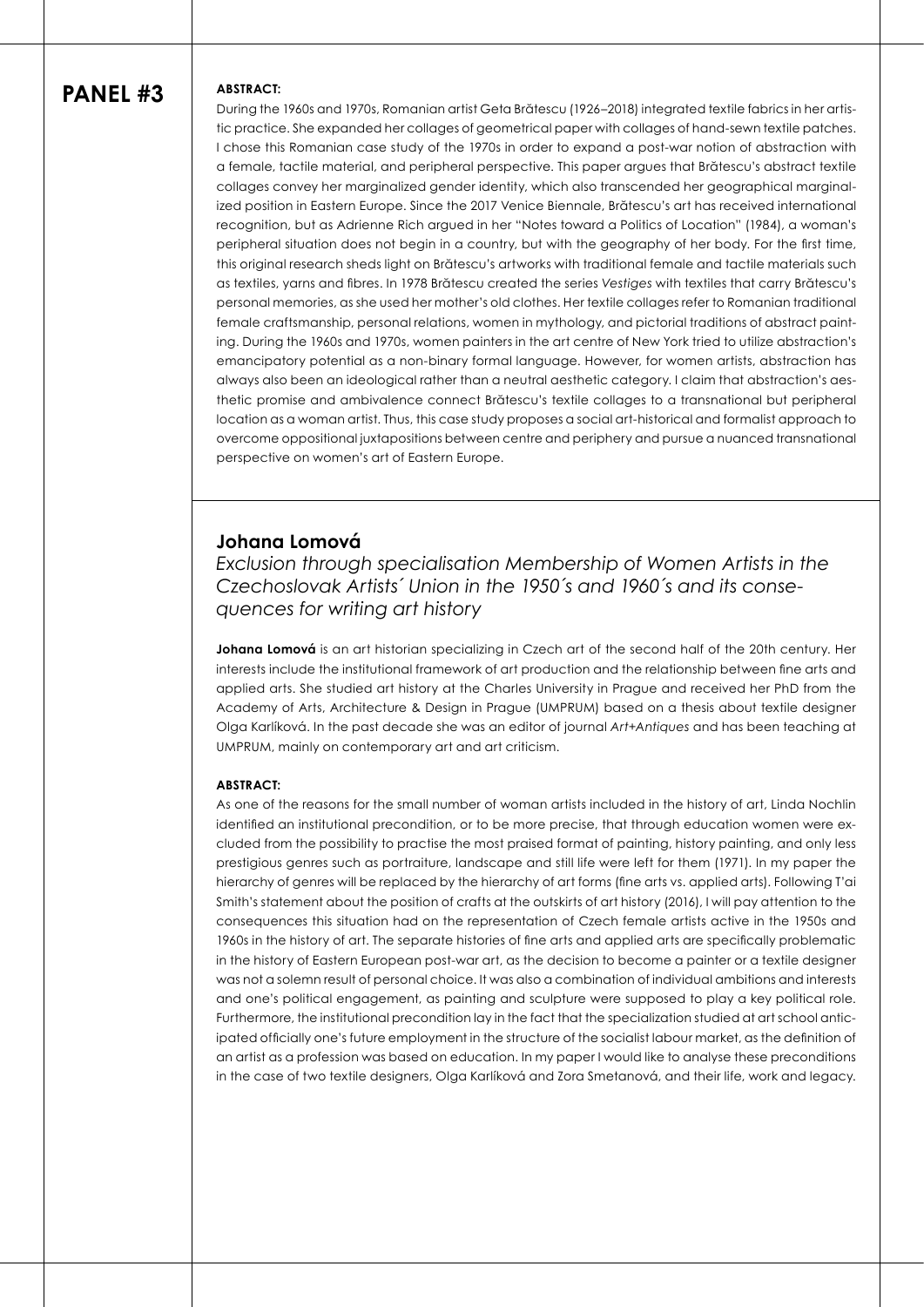### **Eda Tuulberg**

*The Abdomen is Over-Etched*

**Eda Tuulberg** is an art historian based in Tallinn, Estonia. She is a curator at the Kumu Art Museum and doctoral student at the Estonian Academy of Arts. Her field of research is Soviet and contemporary art, with a focus on the work of women artists and the problematics of gender issues. She is currently working on a research and curatorial project exploring the legacy of the late Soviet Estonian women graphic artists.

#### **ABSTRACT:**

The paper focuses on a distinct phenomenon in Estonian art history: women's graphic art of the 1960s and 1970s. Art historians and critics have often treated women graphic artists and their oeuvre as a coherent whole, and it has been written into the history of Estonian art as an example of the depiction of the "women's world." This on the other hand has shaped the somewhat one-sided view of the artists' legacy. Looking closer at the works of these women artists (Vive Tolli, Silvi Liiva, Mare Vint, Marju Mutsu, Naima Neidre, Kaisa Puustak, to name just a few), it's obvious that their artistic positions varied quite a lot, and there is so much more in their picture planes than the specifically "feminine worldview" that researchers and critics have pointed out when conceptualizing this part of Estonian visual culture. The aim of the paper is to critically analyse the discourses that formed thinking about these versatile artistic positions in the Soviet period, showing that the discourse formation was very much related to the concept of femininity, rooted in traditional perceptions of gender and gender roles. Charting, analysing and conceptualizing the problematics of these discourses is one part of a wider study to revise the legacy of Estonian graphic artists. To look closer at the reception of art in the Soviet period and map the most prevalent notions used when writing about women's graphic art provides a basis for analysing and understanding how the thinking about this phenomenon was formed and what kind of ideologies lay behind the discourse formation.

# **PANEL #4**

16.00 - 17.30 PM

**moderator:**  Lana Lovrencić

### **Uschi Klein**

*Picturing the female gaze: photography as a form of cultural resistance during Romania's communist era*

**Uschi Klein** (PhD) is a lecturer and early career researcher at the University of Brighton (UK). With an eclectic interest in all aspects of photography, her current research focuses on Romanian photography as a form of resistance in communist Romania, as well as on decolonizing the photography canon to broaden knowledge and perspectives by including marginalized voices. Her recent publications include a chapter in the volume *The Camera as Actor* (Routledge 2021) and various articles in academic journals.

### **ABSTRACT:**

This paper explores photography as a form of cultural resistance during the communist era in Romania (1948–89) by discussing the works of female photographers and visual artists Hedy Loeffler, Geta Brătescu and Elena Tulcan. They worked in the context of one of the severest dictatorships among the nations of the former Soviet bloc, where every aspect of cultural, economic, political and social life was attentively and exclusively controlled by the regime and the secret police, which was ubiquitous in a society under strict surveillance. Although photography was widely practised and encouraged as a benign form of expression, it was increasingly deprived of its artistic, social and documentary power, confined to the realm of amateurship and controlled by the communist regime. Amateur photographers had to be registered members of the regime's only officially endorsed and financially supported Association of Artist Photographers (AAF). Their photographs were accepted because they seemingly had no social or political implications and sugar-coated "socialist reality," an ideology of what life was supposed to look like without displaying the harsh conditions of everyday life during the communist era. However, there was a seemingly deliberate confusion of photography's status: Artists were discouraged from using photography in their art, as "photographic art" was only practised by members of the AAF. Questioning this paradox in relation to gender, this paper frames photography as an ongoing event that is interwoven in webs of power, resistance and agency and involves multiple choices and participants. Drawing on three female artists/photographers, resistance is understood as both opposition and survival, no matter how small these acts of resistance are. Within this framework, female artists/photographers were able to find a space to resist the imposed classifications in subtle ways and take an oblique political stance against the oppressive regime.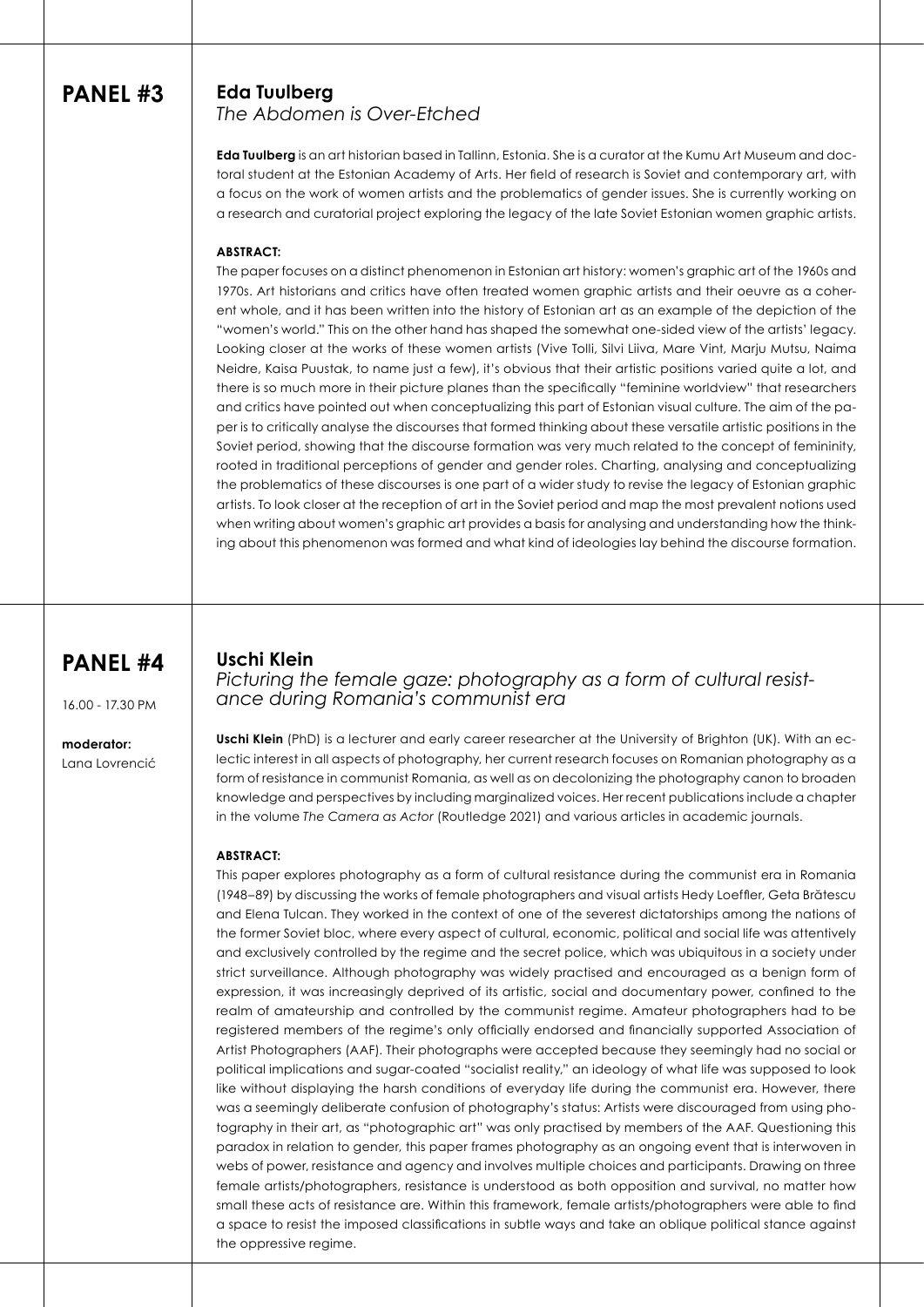### **Maria Anna Rogucka**

*Alina Ślesińska's Self-awareness? Why and What Kind of Artist's Image Creation through Photographs in Mass Printed Media?*

**Maria Anna Rogucka** received a BA in European studies with German from the University of Essex, followed by an MA in the history of art with the special option "Contacts and Contexts in Russian Art c. 1905–1945" from the Courtauld Institute of Art. Currently, she is completing her second MA, in art and visual history, at Humboldt University of Berlin. Her research investigates political agendas in exhibition-making processes during the Cold War period, within a case study of Steve Poleskie and his solo exhibition at Galeria Studio in Warsaw in 1979. Based in Berlin, she has recently cooperated with Slavs and Tatars Studio. Her latest publication in the Art Special Issue of the *MDPI Journal* is "Teresa Żarnower's Mnemonic Desire for Defense of Warsaw: De-Montaging Photography."

#### **ABSTRACT:**

After a string of successes in the second half of the 1950s and in the 1960s, the sculptor Alina Ślesińska (1922–94) disappeared from the world of art, and for years she has been present in the pages of art history only in repeated, unspecified, perfunctory mentions. Why exactly is that? How come the natural rival of another successful Polish sculptor, Alina Szapacznikow, who has accrued a much longer local and foreign bibliography, has been almost forgotten and erased from the art history canon? Ślesińska, acclaimed in Paris, further studied in London with Henry Moore, and was at first extraordinarily present in the press. She cultivated her media image and posed for photographers in line with the latest trends in studios and at exhibitions. Ślesińska fit the model of the new woman: independent, self-confident, and successful. After returning to Warsaw in 1970, where she continued to create, she was almost completely pushed out of the institutional art circuit until her death. It was only in 2007 that the art world remembered her again, thanks to an exhibition organized by Ewa Toniak at the Zachęta National Gallery of Art. Therefore, through the analysis of works of art and creation of the artist's self-identity, the aim of the presentation is to deconstruct the unsuccessful press media campaign that established for Ślesińśka a rather ephemeral status in the art world, and the enormous gap in the historiography in the canon on women artists behind and between the Iron Curtain. The presentation will further inquire whether such mediative methods were indeed necessary to assure recognition in the masculine art world of the second half of the 20th century.

### **Tihana Rubić & Ana Šeparović**

*The Construction of Gender in Interwar Photography: An Interdisciplinary View*

**Tihana Rubić** is an assistant professor at the Department of Ethnology and Cultural Anthropology, Faculty of Humanities and Social Sciences, University of Zagreb (Croatia). She is the author of the book *Nezaposleni u gradu: Antropologija rada i neformalne ekonomije* (Unemployed in the City: Anthropology of Labour and Informal Economy) (hed-biblioteka, 2017). Her research interests encompass family relations, the labour market and the informal economy, urban anthropology, urban marginalized groups, green public space, and qualitative methodology. She is enrolled as a researcher in the Croatian Science Foundation project "Exposure: Themes and Aspects of Croatian Photography from the 19th Century until Today" (2020–24).

**Ana Šeparović** is a research associate and works at the Miroslav Krleža Institute of Lexicography in Zagreb. She is the author of the monograph *Jerolim Miše: između slike i riječi* (2016) and the exhibition *Jerolim Miše: od buntovnika do barda* (National Museum of Modern Art, Zagreb 2020), co-author of the book *150 godina Hrvatskog društva likovnih umjetnika: Umjetnost i institucija* (2018), and co-editor of the book *Jerolim Miše. Dokumenti, vrijeme, kritike* (2020). Her research interests cover Croatian painting and photography in the first half of the 20th century, with a particular focus on art criticism discourse. She is enrolled as a researcher in the Croatian Science Foundation project "Exposure: Themes and Aspects of Croatian Photography from the 19th Century until Today."

#### **ABSTRACT:**

The aim of this presentation is to analyse, in an interdisciplinary manner, from an art-historical and cultural-anthropological perspective, the construction and representation of men and women, masculinity and femininity. The focus will be on photographs published in Croatian and Slovenian magazines specializing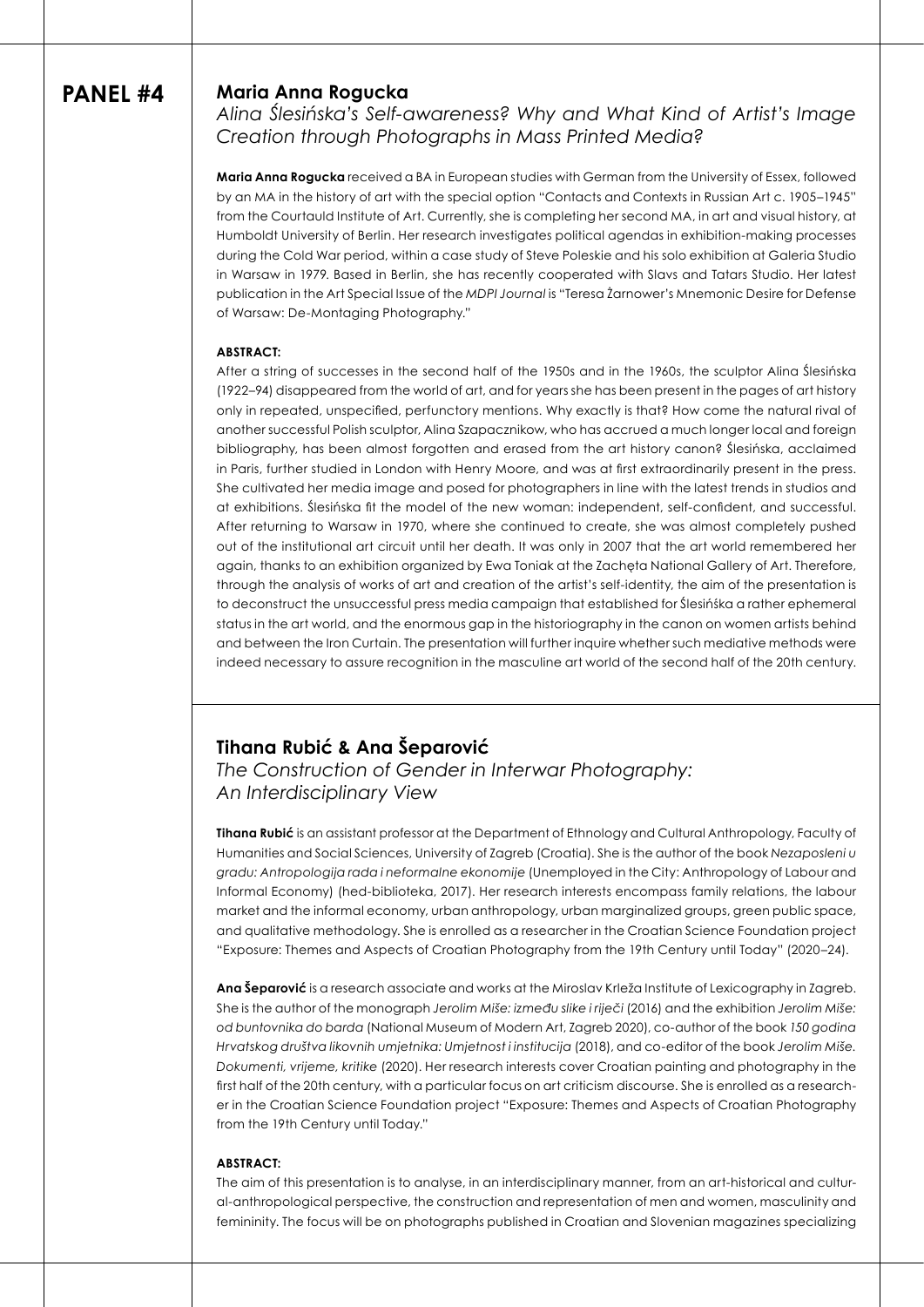in photography during the interwar period: the Zagreb-based *Fotografski vjesnik* (1926–27), Fotograf (1928–36) and *Foto revija* (1932–41), the Ljubljana-based *Foto-amater* (1932–35), and *Galerija* (Ivanec, 1933–34). Although this corpus does not represent the sum total of all the photographs presented to the public in those years, this sample can still be considered representative because these are photographs that were showcased in exhibitions. As such, they can provide insight into the patterns of representation of masculinity and femininity in the framework of Croatian and Slovenian bourgeois society of the time. Based on an analysis of the depicted characters (from the poses they struck, paraphernalia they are surrounded by or holding, activities they are engaged in, and spaces they occupy), we will deconstruct the dominant characteristics of these patterns. For example, the imperative of beauty and youth is dominant in the choice of models for nudes (which are exclusively female) and female portraits, while in male portraits we conclude that this imperative does not exist because the protagonists are dressed, are from different age groups, and have distinct physiognomies. Furthermore, women in the photos often smile, while the men are serious, unsmiling; women pose more often, while men are portrayed engaged in some activity, at work. As for the physical space (environment, ambience) they occupy and activities they are engaged in, women are most often shown in nature, with small children (motherhood) or in the context of leisure (sunbathing, walking, chatting), while men are more often shown in the interior (for example, in the study) and are engaged in some form of intellectual work (reading). In the analysed photographs, the photographer's (re)presentation of the protagonists is a reflection of a patriarchal construction of masculinity and femininity that functions on the principle of binary oppositions: male/female, strong/weak, reason/emotion, culture/nature, public/private, activity/passivity, seriousness/frivolity, spirituality/matter, domination/subordination, independent/dependent. Indeed, they reflect the structure of social relations during the interwar period. The research hypothesis was that, as a matter of principle, these photographs can (partially) also represent a medium (factor) which may have had an emancipatory potential for the social, cultural and political position of women, with its content, interpretation and approach, given that this is a historical period when efforts were made to advance certain social groups (e.g. the peasantry) in political and artistic terms and improve their social position. We realized there was no such content; that is, it existed only in exceptional circumstances, and the women photographers who published in these magazines are visibly underrepresented. This led us to conclude that with these photographs the magazines contributed to the perpetuation and strengthening of the patriarchal pattern, and photographers, men, members of the bourgeoisie, used photographs to reinforce existing gender roles, stereotypes and asymmetries, thus naturalizing them.

# **Šelda Puķīte & Indrek Grigor**

*Silver girls: Retouched history of photography*

**Šelda Puķīte** is a Latvian freelance art critic, curator and researcher living in Estonia. She studied art history at the Art Academy of Latvia, receiving both bachelor's and master's degrees. Šelda's special interest is projects examining the contact points between socio-political issues, mass culture and art executed through interdisciplinary research and whimsical presentation. In recent years she has worked on several important exhibition projects, curating educational programmes and creating catalogues for art festivals, as well as participating in local and international discussion boards, symposia and lectures, and writing reviews and essays for Baltic press and publications.

**Indrek Grigor** works as head of the Exhibition Department at the Tartu Art Museum. He is an art critic for a number of publications in the Baltics, a podcaster and radio host at Estonian National Radio, and an occasional lecturer at the Estonian Academy of Arts, the University of Tartu, and the Pallas University of Applied Sciences. He studied semiotics and art history at the University of Tartu. He previously worked as gallery manager of Tartu Art House.

#### **ABSTRACT:**

In 2019, curators Šelda Puķīte and Indrek Grigor initiated curatorial research into early women photographers from the geographical area of Latvia and Estonia. The research led to the exhibition *Silver Girls: Retouched History of Photography* and a book (project homepage: silvergirls.eu). During the conference we would like to introduce the curatorial research done about five early women photographers from Latvia and what exhibiting strategies were used to reveal the complexity of their stories. Until recently, no Latvian pre-war women photographers were featured in any photo history books. This has supposedly to do as